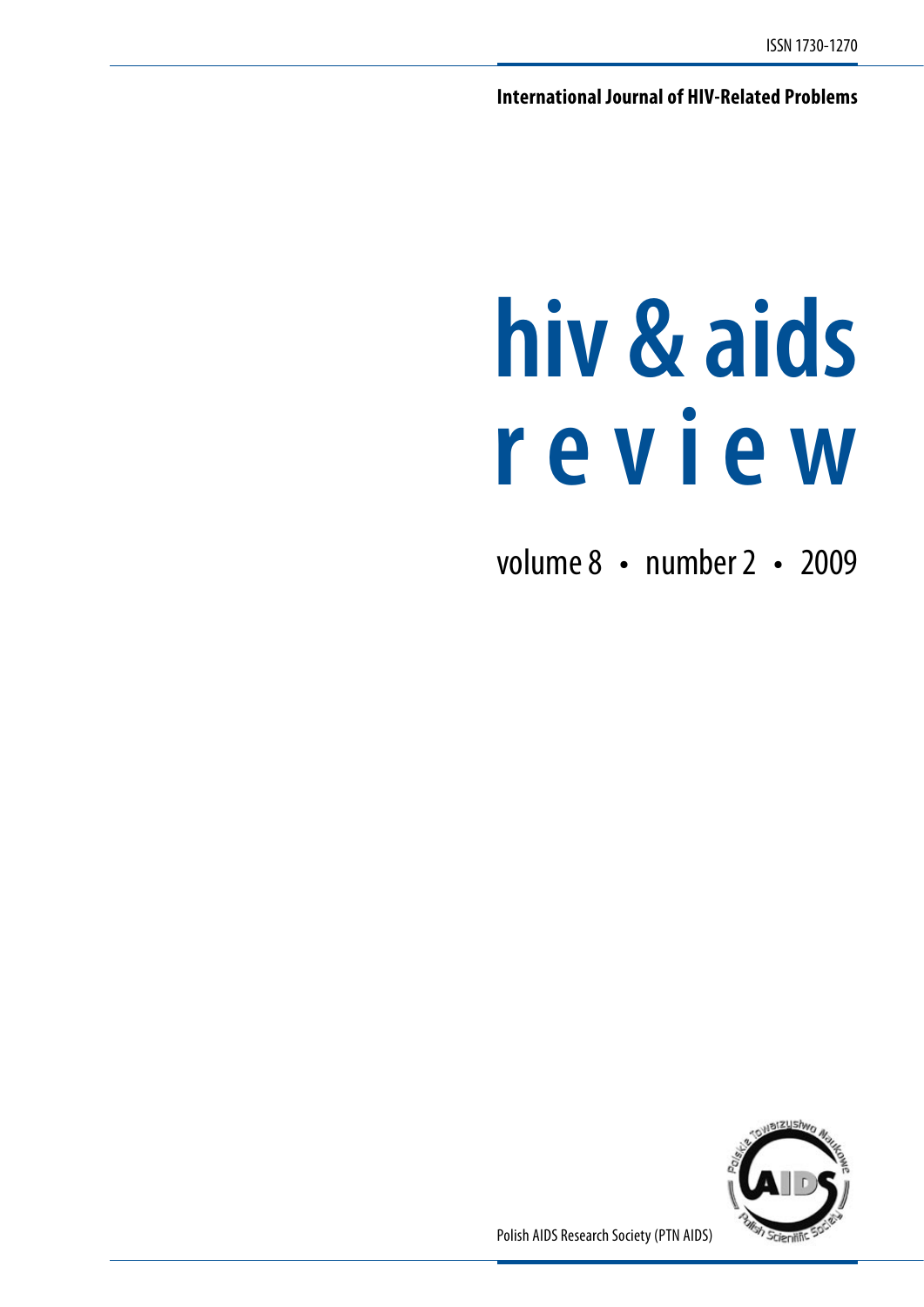# **Editorial Board Editorial Staff**

Arvyds Ambrozaitis (Lithuania) Laurent Andreoletti (France) Keikavus Arasteh (Germany) Dorota Bander (Poland) Giuseppe Barbaro (Italy) Anna Boroń-Kaczmarska (Poland) Adeel A. Butt (USA) Janusz Cianciara (Poland) Veli Duyan (Turkey) Maurizio Federico (Italy) Lutz Guertler (Germany) Waldemar Halota (Poland) Andrzej Horban (Poland) Joerg Klewer (Germany) Yen-Hong Kuo (USA) Alvydas Lajszkonis (Lithuania) Joep Lange (Holland) Magdalena Leszczyn-Pynka (Poland) Yves Levy (France) Reza Nassiri (USA) Catriona Ooi (Australia) Giuseppe Pantaleo (Switzeland) Liron Pantanowitz (USA) Bharat S. Parekh (USA) Om Prakash (USA) Roger J. Pomerantz (USA) Federico Pulido (Spain) Dorota Rogowska-Szadkowska (Poland) Daniele Scevola (Italy) Krzysztof Simon (Poland) Daniel Skiest (USA) Wojciech Służewski (Poland) Issiaka Sombie (Burkina Faso) Catherine Tamalet (France) Eli Tshibwabwa (Canada) Bharat S. Perekh (USA) Dr Umezulike (Nigeria) Ludmila Viksna (Lithuania) Yasuhiro Yamamura (USA)

Editor-in-Chief: **Alicja Wiercińska-Drapało**

Project of the book cover: **Krystyna Krakówka**

Composition: **Agencja Wydawniczo-Edytorska EkoPress Andrzej Poskrobko** mobile: 601 311 838 phone: 85 7421113

Print and binding: **MKJ Druk** Poland, Białystok, Zwyciestwa 3A Str.

## **Published for:**

**Polish AIDS Research Society (PTN AIDS)** Wolska 37 Str., 01-201 Warsaw, Poland phone +48 22 33 55 225

#### **Address of the Editorial Office:**

**dr hab. Alicja Wiercinska-Drapalo** Department of Hepatology and Acquired Immunodeficiences Warsaw Medical University Wolska 37 Str., 01-201 Warsaw, Poland e-mail: awiercinska@gmail.com phone: +48 (22) 33 55 222 fax: +48 (22) 63 10 535

copyrighy © by: Polish AIDS Research Society

#### ISSN: 1730-1270, Warszawa 2009

All rights reserved; no part of this publication may be reproduced, stored in retrieval system, or transmitted in any form or by any means, mechanical, photocopying, recording or otherwise without the prior written permission of the Publisher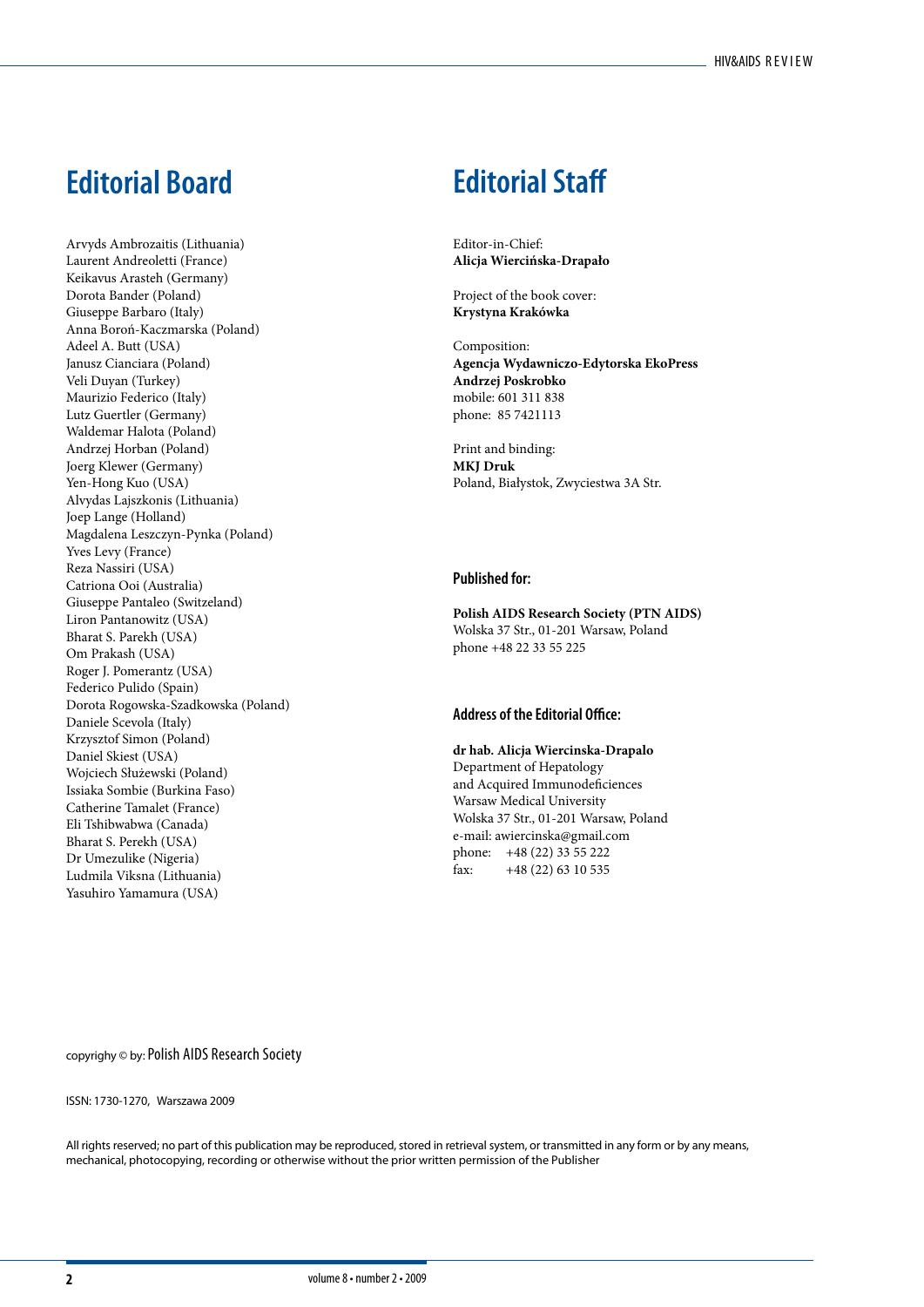# **Contents**

|    | Dorota Rogowska-Szadkowska · Sławomir Chlabicz<br>Perfect adherence in taking antiretroviral drugs - role of the doctors                                                         |
|----|----------------------------------------------------------------------------------------------------------------------------------------------------------------------------------|
|    | Grażyna Cholewińska • Bogna Szymańska<br>Mental impairment and neurocognitive symptoms associated with HIV infection                                                             |
| 15 | Małgorzata Piekarska-Mankiewicz • Grażyna Cholewińska<br>Adherence Improvement Factors Among Patients Addicted<br>to Psychoactive Substances Treated with Antiretrovirals        |
| 20 | A. Pszenny • J. Czerwiński • P. Malanowski • M. Łaba • P. Małkowski • J. Wałaszewski<br>HIV infections in deceased organ donors in Poland in years 1998-2008                     |
| 24 | Grażyna Barałkiewicz • Iwona Mozer-Lisewska<br>Mediastinal tumour as a symptom of immune reconstitution inflammatory<br>syndrome in the course of AIDS with pulmonary tuberculos |

Full Text of Articles Avaiable on the Internet: **http://www.ptnaids.info**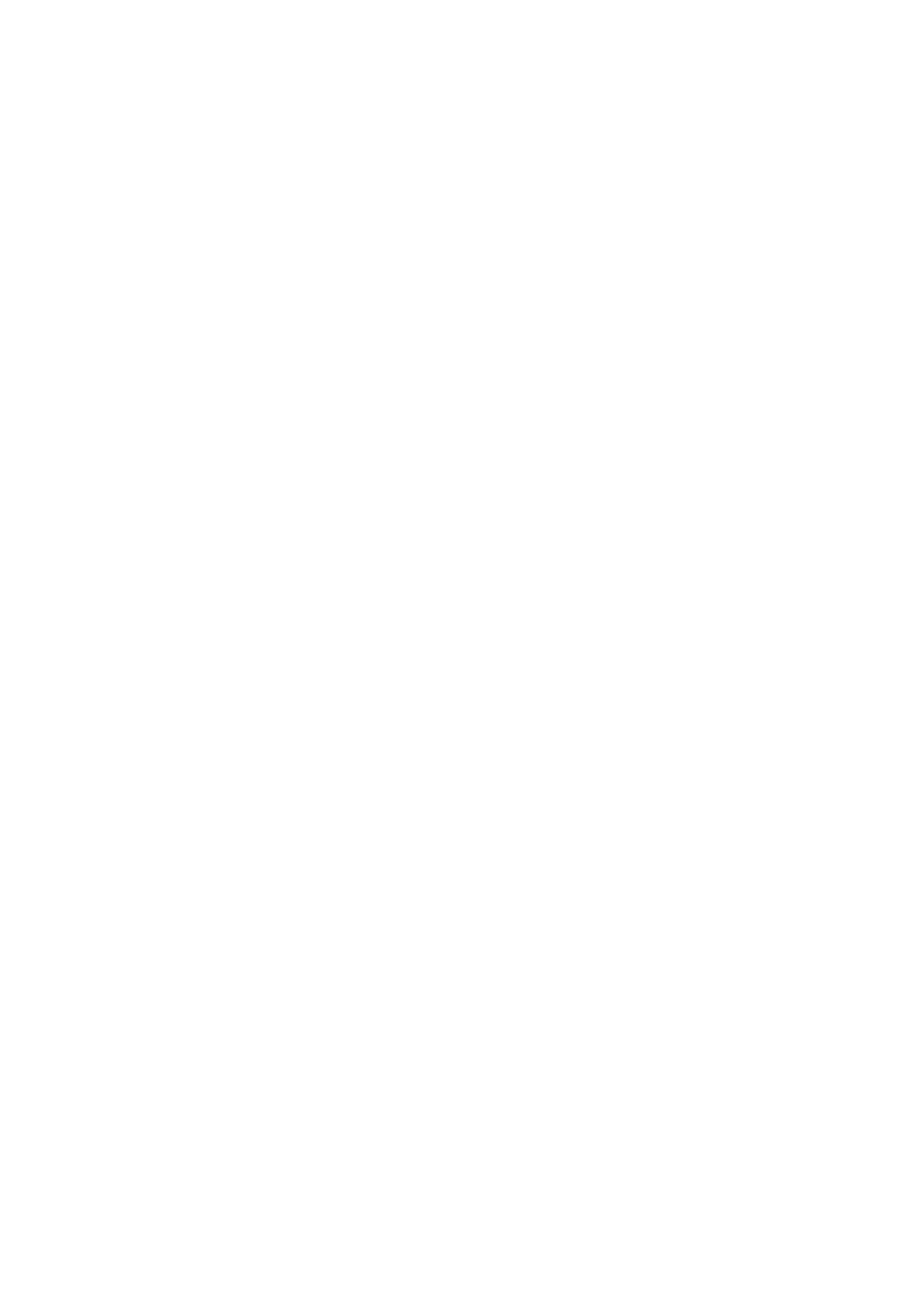| title     |                                                                                                                                                                                                                                                                           |
|-----------|---------------------------------------------------------------------------------------------------------------------------------------------------------------------------------------------------------------------------------------------------------------------------|
|           | Perfect adherence in taking<br>antiretroviral drugs - role of the doctors                                                                                                                                                                                                 |
|           |                                                                                                                                                                                                                                                                           |
|           |                                                                                                                                                                                                                                                                           |
| authors   | Dorota Rogowska-Szadkowska • Sławomir Chlabicz<br>Department of Family Medicine and Community Nursing, Medical University of Białystok, Poland                                                                                                                            |
| summary   | Adherence to antiretroviral medications is essential to therapeutic success. The health care professional represents an<br>essential element of care that should be evaluated and optimized in order to maximize adherence and therefore<br>success in HIV clinical care. |
| key words | antiretroviral drugs, adherence, monitoring                                                                                                                                                                                                                               |
| address   |                                                                                                                                                                                                                                                                           |
|           | Dorota Rogowska-Szadkowska<br>Department of Family Medicine and Community Nursing, Medical University of Bialystok<br>Mieszka I 4B · 15-054 Białystok · Poland<br>e-mail: dszadkowska@umwb.edu.pl                                                                         |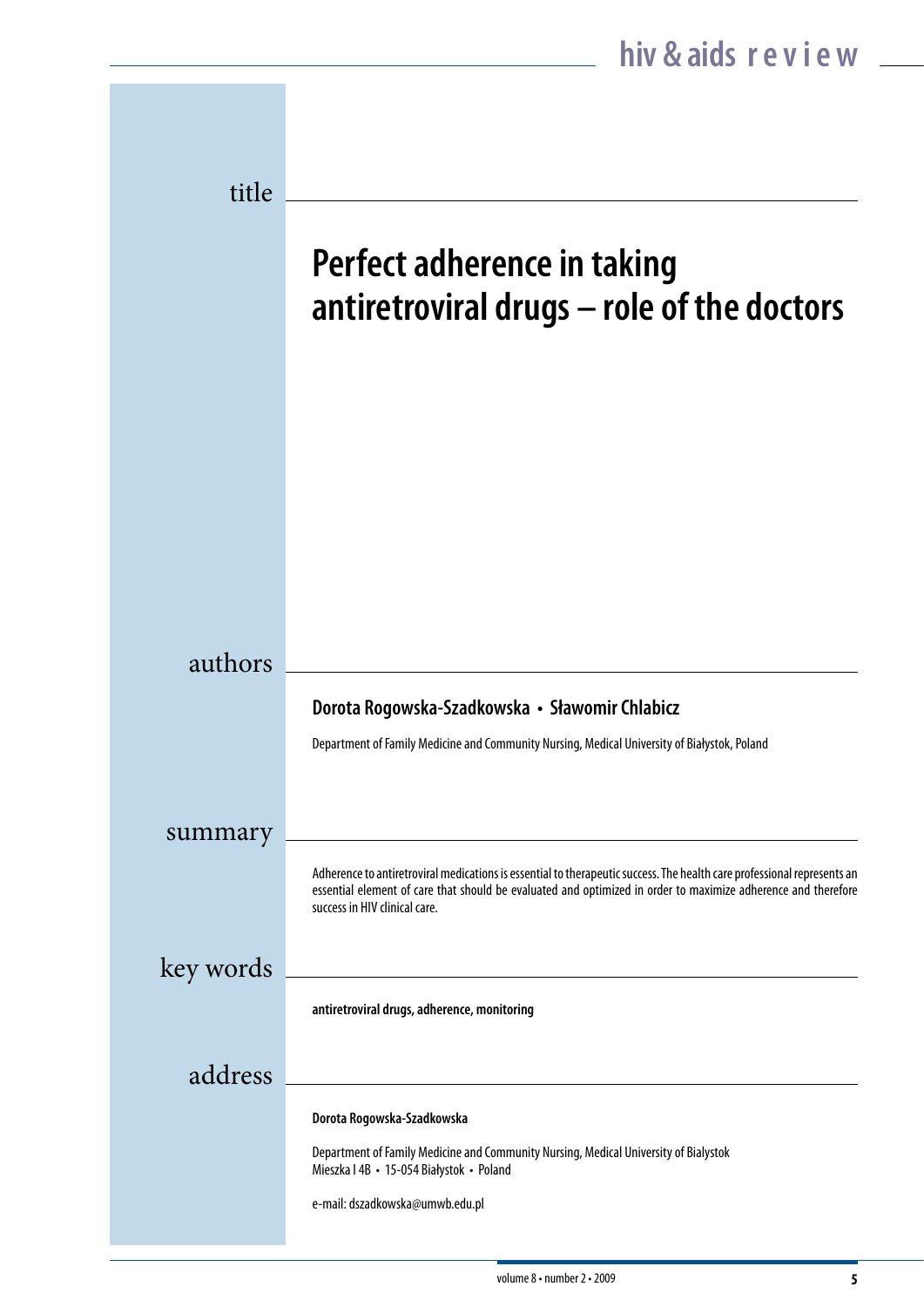The introduction of highly active antiretroviral therapy (HAART) in 1996 has radically modified the management and care of HIV positive patients (1, 2), and soon adherence to HAART has been shown to play a crucial role in determining virological response. Common types of nonadherence with medication include not filling prescriptions, taking an incorrect dose (too little or to much), taking a dose at the incorrect time, missing doses of one or more drugs from a regimen, stopping all treatment and taking treatment prescribed for others (3). Several factors are related to non-adherence, especially patient-related factors such as depression, abuse, but also regimen complexity, patient's lack of trust in the treatment, their attitudes about medication-taking and disease, and poor patient-physician relations.

# **How important is adherence to success of antiretroviral therapy?**

Paterson et al. (4) observed adherence of patients taking protease inhibitor (nelfinavir) who neither used a medication organizer nor received their medication in an observed setting, such as jail or nursing house. Adherence was significantly associated with successful virologic outcome and increase in CD4 lymphocyte count. Virologic failure was documented in 22% of patients with adherence of 95% or greater, 61% of those with 80,0% to 94,9% adherence, and 80% of those with less than 80% adherence. While treatment with unboosted protease inhibitors (PI) requires near perfect adherence for virologic suppression, the introduction of more potent non-nucleoside reverse transcriptase inhibitors (NNRTI) and ritonavir boosted PI therapy has lead to reliable virologic suppression at moderate levels of adherence for most, but not all patients (5). Maggiolo et al. (6) followed up a large cohort of patients who were receiving a steady (duration > 6 months) and effective (viral load achieved, < 50 HIV RNA copies/ml) HAART. The main conclusion that could by drawn from the study were that patients who were receiving NNRTI reported greater adherence that did those who were receiving protease inhibitors (PI). But the risk of virologic failure associated with suboptimal adherence was greater for patients who were receiving PI-based regimens than for patients who were receiving NNRTI-based regimens. For NNRTI adherence window is 2 – 70% (7). Moderate levels of adherence (range: 23,5% – 53,5%) can lead to virologic suppression in most patients taking lopinavir/ritonavir-based HAART (8).

The main mechanism involved in the association between adherence and virologic failure is development of drug resistance, which is the product of 2 necessary conditions: subtherapeutic drug levels and persistence of viral replication. For some regimens, drug resistance may be more likely to develop in patients with better adherence, for the other regimens, the opposite may be true (5). Current understanding of the relationships between adherence and viral resistance suggest that the risk of the development of resistance varies by class of antiretroviral drugs and that there is no single cutoff below which the risk of resistance clearly outweighs the potential drug benefit (9). Patterns of adherence may be more critical than overall level of adherence. Patient reported treatment discontinuation of more than 48h is an independent risk factor for non-nucleoside reverse transcriptase inhibitor resistance, even controlling for average adherence over time (10).

# **When perfect adherence is most important?**

For antiretroviral-naive individuals, simulated and observed results both suggests that the likelihood of accumulating new mutations will increase sharply with even small departures from perfect adherence, with a rise to 1.9 times higher for individuals with 90% adherence and to 2.4 times higher for individuals with 80% adherence. Indeed, the maximum likelihoods of accumulating mutations occur at some of the most commonly observed adherence rates – 60-80%(11). This implies that many antiretroviral-naïve individuals may benefit substantially from adherence interventions not only because of the short-term benefit that accrues from greater viral load suppression, but also because a long-term benefit would accrue due to preservation of future drug options. Carrieri et al. (12) showed the need for strict initial adherence (up to 4 months) to maintain prolonged viral suppression. In the first 4 months of HAART, the patients who were moderately adherent did not significantly differ from non-adherent patients in terms of prolonged viral suppression at months 36. If viral replication is not drastically reduced early in treatment, the remaining replication may favor the later emergence of resistant strains.

Miller et al. (13) suggested that patients' knowledge of antiretroviral therapy was often suboptimal at regimen initiation but improved over time. Poor knowledge 8 weeks after regimen initiation was associated with lower adherence. Patients' knowledge of their HIV condition and its treatment, which influences adherence to antiretroviral therapy, can be improved through educational programs and should be initiated early in therapy (14).

# **Whether doctors can exactly estimate adherence of their patients**

Physicians estimate their patients' adherence to medications, and base decisions about treatment on these estimates. In HIV, misjudgment of patients adherence can have adverse consequences, including withholding of therapy, unnecessary changes in therapy, or unnecessary laboratory testing. A review of literature demonstrates that physicians' are often inaccurate in estimating patient adherence with HAART. Gilbert et al. (15) evaluated the adherence estimates made by 10 primary physicians of patients taking digoxin. Adherence was also assessed through pill count and measurement of serum digoxin levels. The sensivity of clinical judgment for detecting nonadherence was 10%. Similar results were found for patients with whom physicians had relationship >5 years. According to Paterson et al. (4) physicians predicted adherence incorrectly for 41% of patients, and clinic nurses predicted it incorrectly for 30% patients. In a study by Haubrich et al. (16), in 173 patients for whom adherence was assessed by self-report, there were discordance between patients' and physicians' assessments in 45% of cases. Hugen et al. (17) compared multiple methods of assessing medication adherence. They found that the correlation of the physician's estimate with Medication Event Monitoring System (MEMS) was lower that other methods, including self report, therapeutic drug monitoring (TDM), and estimation by a clinical nurse specialist. In comparison of adherence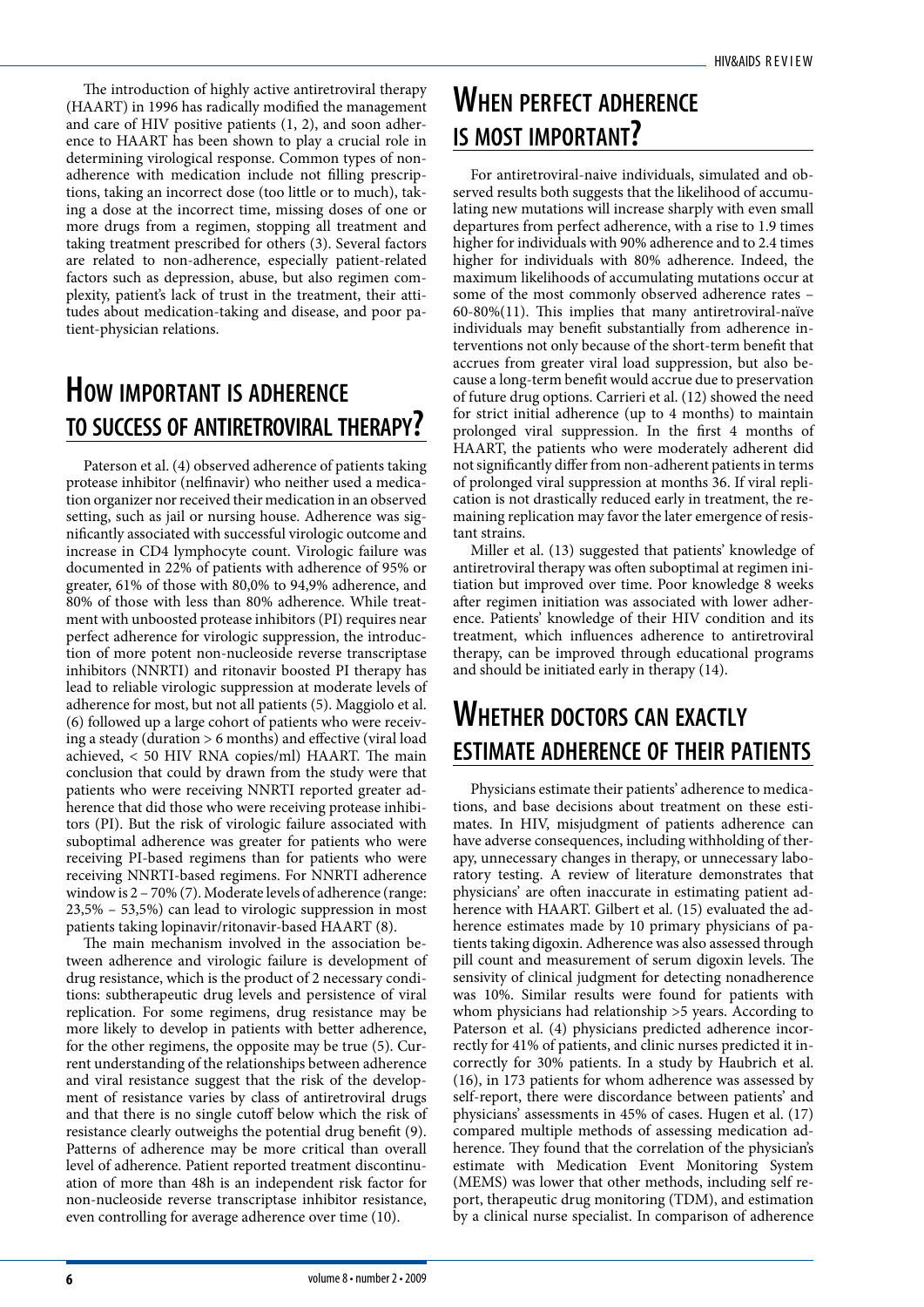measures in homeless or marginally housed persons receiving HAART Bangsberg et al. (18) demonstrated that provider estimate of adherence was inaccurate whereas structured patient report was more closely related to pill count.

There are several possible explanations for the inaccuracy of physicians' estimates. Physician may pay more attention to objective clinical findings than to patient subjective reports. They may lack the expertise or time to assess adherence; and patient may be reluctant to disclose nonadherence because of concerns about social desirability, reluctance to disappoint the physician, or fears of having medications withheld.

# **Benefits of perfect adherence**

Paterson et al. (4) found that patients with adherence of 95% or greater had fewer days in the hospital (2,6 days per 1000 days of follow-up) than those with less than 95% adherence (12,9 days per 1000 days of follow-up). No opportunistic infections or deaths occurred in patients with 95% or greater adherence. Prior to the introduction of HAART most of the expenditures for HIV care were spent on hospitalizations and the treatment of opportunistic infections and neoplasm's (19). After the introduction of HAART, the need for hospitalization and the incidence of opportunistic illness decreased considerably (1, 2). It is now estimated that 54 – 64% of healthcare expenditures in HIV-infected populations in resource-rich settings are attributed to the cost of combination antiretroviral therapy (20, 21). Despite the expense, antiretroviral therapy is cost effective for HIVinfected individuals in resource-rich (and resource-limited) settings (22, 23). Gardner et al. (24) hypothesize, that, as antiretroviral drugs become available as generic preparations in the US, excellent adherence will likely become cost saving, not just cost effective.

# **Patient-provider relationship, and adherence to HAART**

A good patient-provider relationship appears to be strongly associated with better adherence to HAART (25). The quality of this relationship is generally measured in terms of the support, trust, and caring the patient perceives. It has been found, in numerous studies, that outcomes are better for patients whose providers have greater experience caring for HIV-infected patients and such patients also have better adherence to HAART (26, 27).

At the physician level, increasing awareness about patients adherence is crucial. It may be helpful for physicians to simply accept the fact that it is difficult to know whether a patient is or will be adherent. This can help to justify the initial step of asking about the patients' lives and potential barriers to adherence. After the patient has begun treatment it also helps to justify the importance of asking about adherence at every patient visit. After therapy has begun, the physician may be an important actor of other interventions to improve adherence, such as the use of reminders and psychoeducational strategies.

At the interpersonal level, the quality of communication has been found to be an essential component of adherence. Confident, collaborative, and effective communication between patients and physicians has been shown to positively influence patients' health behaviours, satisfaction, and adherence, and, consequently, the effectiveness of treatments (28). But practitioners spend little time teaching their patients ways to take pills – which would help patients stay on their medications. Even though studies have demonstrated that interactions between physicians and patients are key to patients' adherence to therapies, medical educators have largely neglected a focus on fostering partnerships between physicians and their chronically treated patients. Physicians, who see patients on regular basis and who are trusted by those patients, are the logical interventionists (29). HIV clinicians must be also aware that their own personal belief system, biases, cultural sensivity, and communication skills can impact adherence (30).

There is a broad array of strategies that providers can use to enhance their patients' adherence to HAART. It is important for each provider to have an adherence strategy that consists of core interventions for all patients and optional components that are based on the needs of individual patients. Routinely interviewing to enhance the adherence of all patients before problems develop will increase the likelihood of treatment success for patients who receive HAART.

# **Monitoring adherence to HAART**

There is no standard approach to adherence assessment in routine practice. Various methods are used to measure adherence (31), but the straightest is patient self-report. Self-report has several advantages, including low cost, ease of administration and timing of assessment, and the potential to yield specific information regarding dosing behavior, but has also many limitations. While self reported adherence is significantly associated with other measures, it remains a coarse measure of adherence and suffers from a ceiling effect (32). There are strategies to reduce this ceiling effect. There include asking about adherence over several intervals (33), asking about the last time when the dose of the drug was missed. Also exist the possibility to identify specific questions that are both sensitive and specific to patterns of adherence that put patients at risk for resistance. Physicians usually asked about adherence if they perceived a patient adherence to be low and they perceived adherence to be an important issue. However, if physicians perceived the specific patient's adherence to be good, or if they generally did not consider it a very important issue, they often felt that it was not necessary to ask. An important barrier to in-depth adherence communication is that some physicians felt it is awkward to explore the possibility of non-adherence if there are no objective signs of treatment failure, because patients could be "accused" (34). Barfod et al. (34) proposed model of physicians' communication with patients about adherence and identified awkwardness and believability as key issues. The proposed four steps are: deciding whether to ask about adherence or not, pre-questioning preparations, phrasing the question, and responding to the patient's answer.

Systems that electronically monitor patient adherence will never replace health care providers interviewing patients about their experience with taking medications. The provider has a pivotal role – as a facilitator or as the barrier – in the process of engagement and retention of patients in HIV medical care. Especially socially marginalized people living with HIV/AIDS expressed a preference for providers they could trust; they wanted providers who demonstrated respect, caring, communication skills, and expertise (35). Achieving optimal adherence requires the commitment of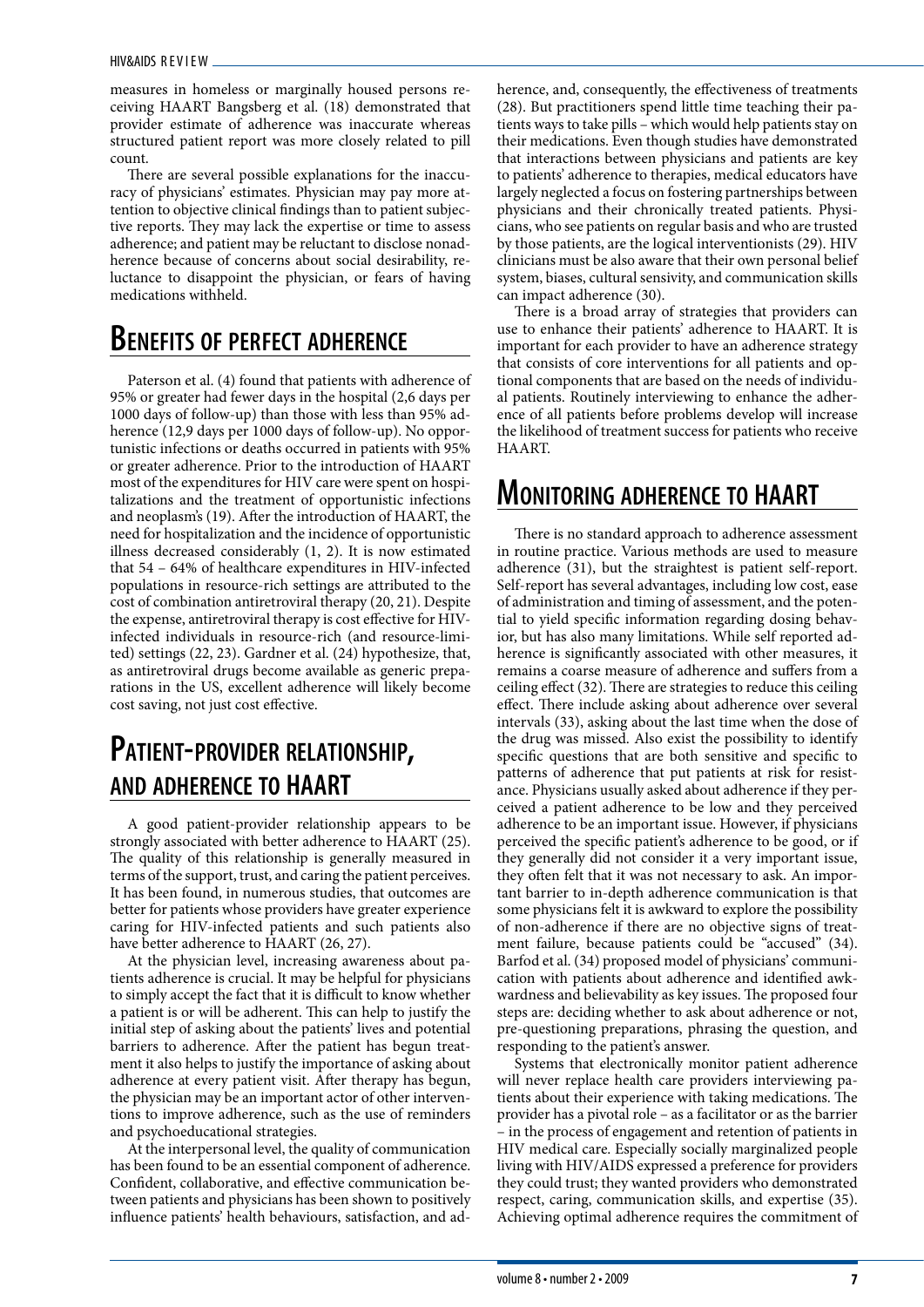both patient and provider. Physicians can best serve their patients by providing through information and open discussion about antiretroviral adherence beginning prior to the initiation of therapy and extending throughout the patient's life time.

According to Bangsberg (35): just as physical exam skills have declined with advances in imaging systems (36), our interest in talking to patients about their treatment strategies should not diminish with more accurate technologies to monitor adherence.

## **References**

- Palella FJ Jr, Delaney KM, Moorman AC, et al. Declining morbidity and mortality among patients with advanced human immunodeficiency virus infection. HIV Outpatient Study Investigators. N Engl J Med 1998;338:853-860.
- 2. Podlasin RB, Wiercinska-Drapalo A, Olczak A, et al. Opportunistic infections and other AIDS-defining illnesses in Poland in 2000-2002. Infection 2006;34:196-200.
- 3. Walsh JC. Adherence in clinical trials and in clinical practice. Antivir Ther 1999;4 (Suppl 3):49-54.
- 4. Paterson DL, Swindells S, Mohr J, et al. Adherence to protease inhibitor therapy and outcomes in patients with HIV infection. Ann Intern Med 2000;133:21-30.
- 5. Bangsberg DR, Moss AR, Deeks SG. Paradoxes of adherence and drug resistance to HIV antiretroviral therapy. J Antimicrob Chemother 2004;53:696-699.
- 6. Maggiolo F, Ravasio L, Ripamonti D, et al. Similar adherence rates favor different virologic outcomes for patients treated with non-nucleoside analogues or protease inhibitors. Clin Infect Dis 2004;40:158-163.
- 7. Bangsberg DR, Acosta E, Gupta R, Guzman D, Riley ED, Harrigan PR. Differences in protease and non-nucleoside reverse transcriptase inhibitor adherence-resistance relationships are explained by virologic fitness. AIDS 2005; 20:223-231.
- 8. Shuter J, Sarlo JA, Kanmatz TJ, Rode RA, Zingman BS. HIVinfected patients receiving lopinavir/ritonavir-based antiretroviral therapy achieve high rates of virologic suppression despite adherence rate less than 95%. J Acquir Immune Defic Syndr 2007;45:4-8.
- 9. Bangsberg DR, Acosta EP, Gupta R, et al. Adherence-resistance relationships for protease and non-nucleoside reverse transcriptase inhibitors explained by virological fitness. AIDS 2006;20:223-231.
- 10. Parienti JJ, Massari V, Descamps D, et al. Predictors of virologic failure and resistance in HIV-infected patients treated with nevirapine- or efavirenz-based antiretroviral therapy. Clin Infect Dis. 2004;38:1311-1316.
- 11. Braithwaite RS, Shechter S, Roberts MS et al. Explaining variability in the relationship between antiretroviral adherence and HIV mutation accumulation. J Antimicrob Chemother 2006;58:1036-43.
- 12. Carrieri MP, Raffi F, Lewden C, et al, and the APROCO study group. Impact of early versus late adherence to highly active antiretroviral therapy on immuno-virological response: a 3 year follow-up study. Antivir Ther 2003;8:585-594.
- 13. Miller LG, Liu H, Hays RD et al. Knowledge of antiretroviral regimen dosing and adherence: a longitudinal study. Clin Infect Dis 2003;36:514-518.
- 14. Goujard C, Bernard N, Sohier N, et al. Impact of a patient education program on adherence to HIV medication. J Acquir Immune Defic Syndr 2003;34:191-194.
- 15. Gilbert JR, Evans CE, Haynes RB, et al. Predicting compliance with a regimen of digoxin therapy in family practice. CMAJ 1980;123:119-122.
- 16. Haubrich RH, Little SJ, Currier JS, et al. The value of patientreported adherence to antiretroviral therapy in predicting

virologic and immunologic response. California Collaborative Treatment Group. AIDS 1999;13:1099-1107.

- 17. Hugen PWH, Langebeek N, Burger DM, et al. Assessment of adherence to HIV protease inhibitors: comparison and combination of various methods, including MEMS (Electronic Monitoring), patient and nurse report, and therapeutic drug monitoring. J Acquir Immune Defic Syndr 2002;30:324-34.
- 18. Bangsberg DR, Hecht FM, Heather C, et al. Provider assessment of adherence to HIV antiretroviral therapy. J Acquir Immune Defic Syndr 2001;26:435-442.
- 19. Ritemeijer CA, Davidson AJ, Foster CT, et al. Cost of care for patients with human immunodeficiency virus infection patterns of utilization and charges in a public health care system. Arch Intern Med 1993;153:219-25.
- 20. Bozette SA, Joyce G, McCaffrey DF, et al. Expenditures for the care of HIV-infected patients in the era of highly active antiretroviral therapy. N Engl J Med 2001;344:817-23.
- 21. Tramarin A, Campostrini S, Postma MJ, et al. A multicentre study of patient survival, disability, quality of life and cost of care among patients with AIDS in northern Italy. Pharmacoeconomics 2004;22:43-53.
- 22. Freedberg KA, Losina E, Weinstein MC, et al. The cost of effectiveness of combination antiretroviral therapy for HIV disease. N Engl J Med 2001;344:824-831.
- 23. Badri M, Maartens G, Mandalia S, et al. Cost-effectiveness of highly-active antiretroviral therapy in South Africa. PLoS Medicine 2006;3(1):e4.
- 24. Gardner EM. Maravi ME, Rietmeijer C, Davidson AJ, Burman WJ. The association of adherence to antiretroviral therapy with healthcare utilization and cost for medical care. Appl Health Econ Health Policy 2008;6:145-155.
- 25. Stone VE, Clarke J, Lovell J, et al. HIV/AIDS patients' perspectives on adhering to regimens containing protease inhibitors. J Gen Intern Med 1998;13:586-593.
- 26. Stone VE. Strategies for optimizing adherence to highly active antiretroviral therapy: lessons from research and clinical practice. Clin Infect Dis 2001;33:865-872.
- 27. Delgado J, Heath KV, Yip B, et al. Highly active antiretroviral therapy: physician experience and enhanced adherence to prescription refill. Antivir Ther 2003;8:471-478.
- 28. Murri R, Antinori A, Ammassari A et al., for the AdICoNA Study Group. Physician estimates of adherence and the patient-physician relationship as a setting to improve adherence to antiretroviral therapy. J Acquir Immune Defic Syndr 2002;31:S158-S162.
- 29. Casebeer LL, Klapow JC, Centor RM, et al. An intervention to increase physicians' use of adherence-enhancing strategies in managing hypercholesterolemic patients. Acad Med 1999;74:1334-1339.
- 30. Reiter GS, Stewart KE, Wojtusik L, et al. Elements of success in HIV clinical care: multiple interventions that promote adherence. Top HIV Med 2000;8:21-30.
- 31. Rogowska-Szadkowska D. Adherence to antiretroviral drugs in HIV infection. HIV AIDS Rev 2005;4:47-51.
- 32. Bangsberg DR. Less than 95% adherence to nonnucleoside reverse-transcriptase inhibitor therapy can lead to viral suppression. Clin Infect Dis 2006;43:939-941.
- 33. Mannheimer S, Friedland G, Matts J, Child C, Chesney M. The consistency of adherence to antiretroviral therapy predicts biologic outcomes for human immunodeficiency virusinfected persons in clinical trials. Clin Infect Dis 2002;34:1115-1121.
- 34. Barfod TS, Hecht FM, Rubow C, Gerstoft J. Physicians' communication with patients about adherence to HIV medication in San Francisco and Copenhagen: a qualitative study using Grounded Theory. BMC Health Serv Res 2006;6:154.
- 35. Bangsberg DR. Monitoring adherence to HIV antiretroviral therapy in routine clinical practice: the past, the present, and the future. AIDS Behav 2006;10:249-251/
- 36. Jahuar S. The demise of the physical exam. N Engl J Med 2006;354:548-551.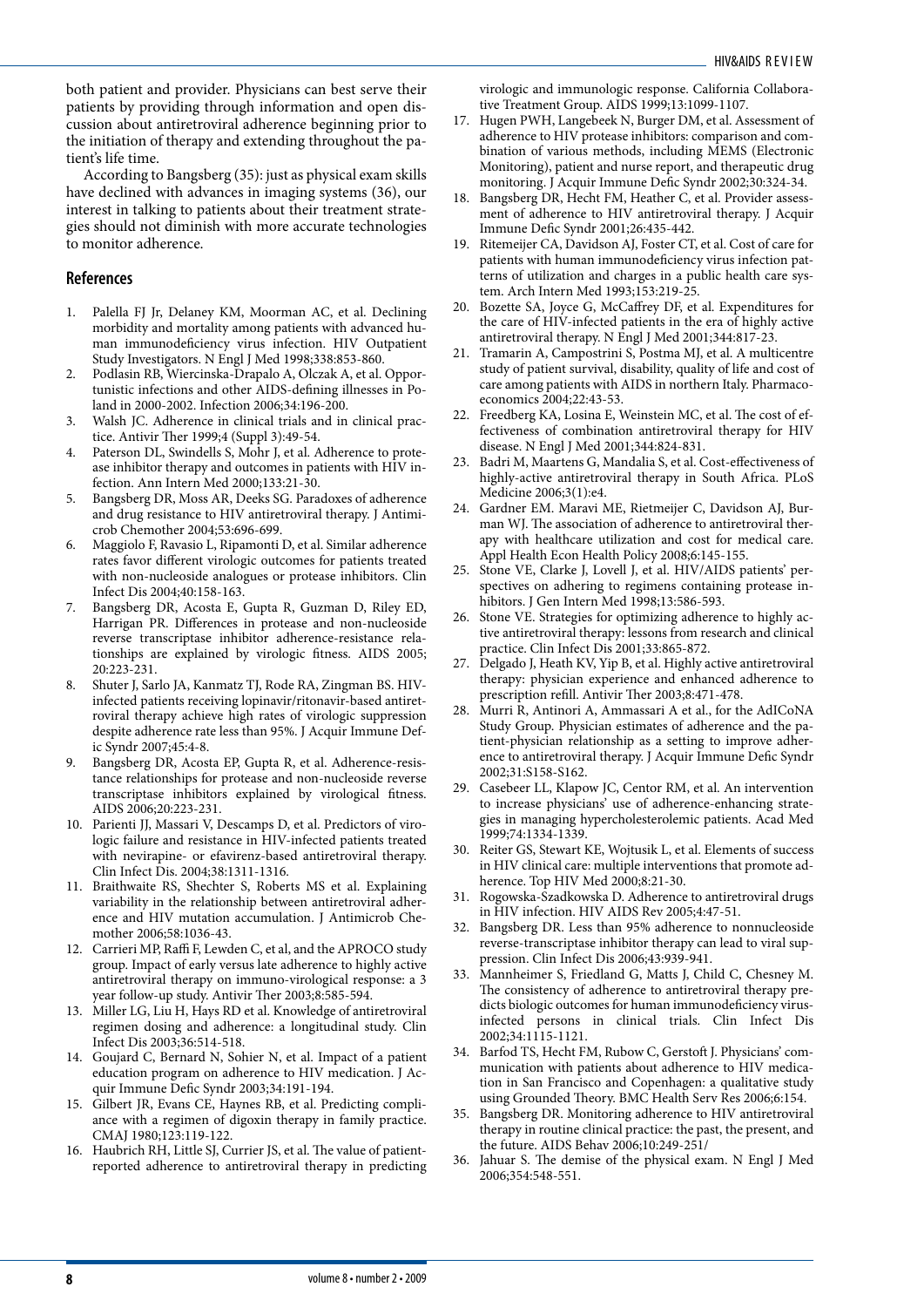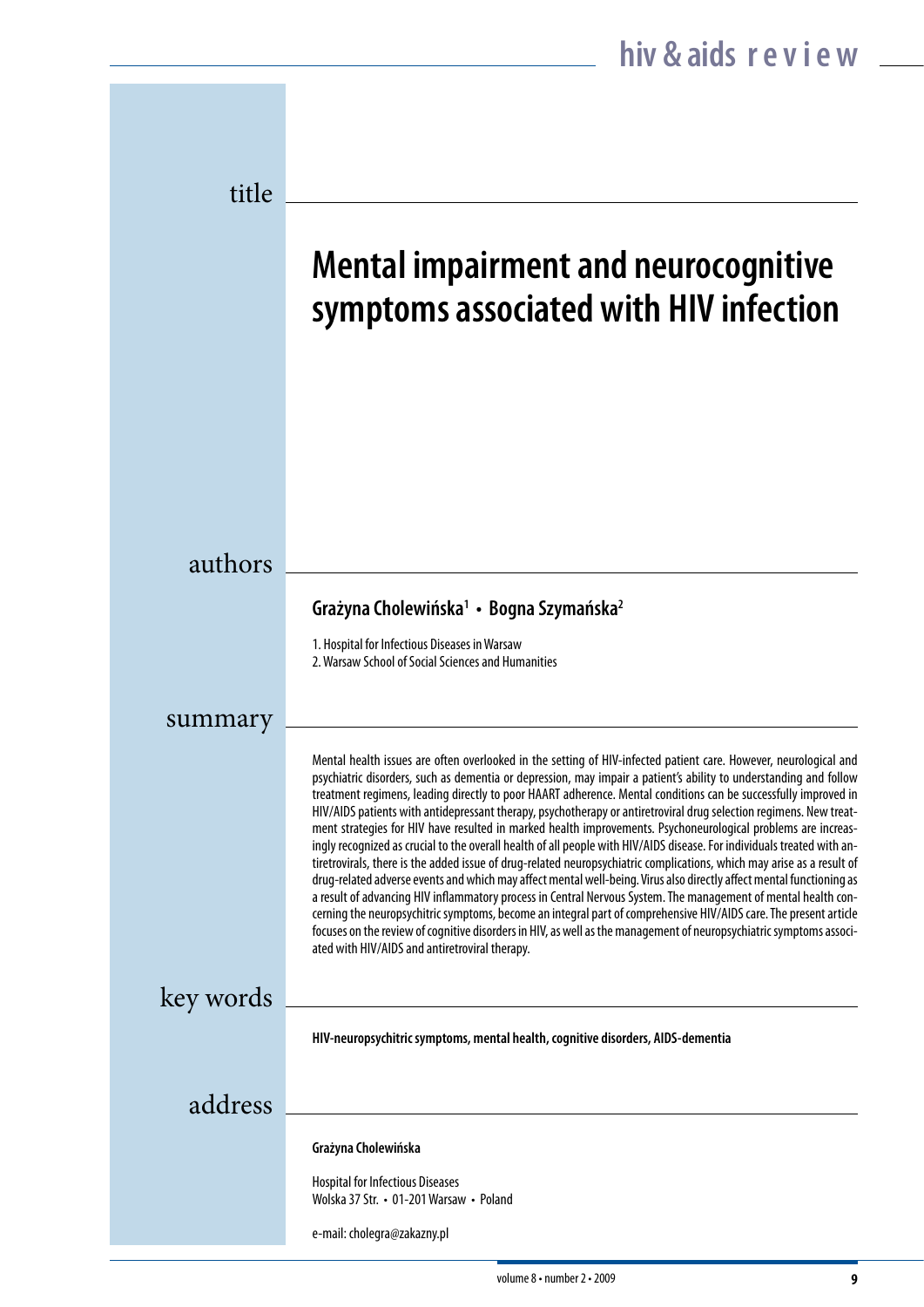## **Introduction**

The Central Nervous System (CNS) symptoms are commonly found in patients with HIV infection. They may be due to preexisting diagnoses or substance abuse before HIV infection, or as a result of neurotropic viral persist infection, and as a result of antiretroviral treatment. Neuropsychiatric symptoms have been reported with several of the medications taken by patients with HIV/AIDS, such as efavirenz, lamivudine, zidovudine, antibiotics, interferon, benzodiazepins, etc. Identification of neurological and psychiatric diseases is an important aspect of mental health care for HIV-infected people. Mild symptoms, such as insomnia, anxiety and depression may be managed by the medical practitioners within regular visit control. However, more advanced mental problems, as well as cognitive deficits or depression, should be referred to specialist for diagnosis, monitoring and treatment. CNS side effects of the antiretroviral agents have consistently been noted in many studies. They include mainly sleep disturbances, vivid dreams, vestibular symptoms, drowsiness. In some cases, change to an alternative therapy regimen should be considered.

HIV-associated neurocognitive disorders (HAND) as a progressing disability, from asymptomatic neurocognitive impairment (ANI) to HIV-associated mild neurocognitive disorder (MIND), and to HIV-associated dementia (HAD), have been recognized as common among HIV-infected people. Early in the HIV epidemic, more than 50% of all HIV-positive patients were diagnosed with HAD. Fortunately, the combination highly active antiretroviral therapy have changed the face of that disease.

An important component of successful HIV treatment is medication management capacity, which has been defined as the cognitive and functional ability to self-administer a medication regimen. This ability includes functional skills such as correctly identifying medications, selecting the proper dose and timing. Recent research has linked poorer adherence with poor understanding of medication instruction, especially among older HIV-infected adults. Everyday functional impairment has been associated with progressive HIV infection. Cognitive dysfunction has been found to be associated with impairments in various activities of daily living, especially regularly drug taking, and with reducing ability to work.

# **Epidemiology**

Epidemiologically, the highly active antiretroviral therapy (HAART) era, has seen significant decline in the incidence of HAD (HIV-Associated Dementia), from approximately 7% per year in pre-HAART era, to 2-3% per year currently (1,2). The prevalence of mild cognitive deficits is poorly documented in studies and it may remain as high as 22% in symptomatic HIV infection, despite of antiretroviral therapy. The prevalence of HAD has greatly diminished while less severe ANI and MND have risen as individuals live longer with the HIV chronic disease (3). Consequently, this chronic mental insufficiency requires long-term medical and psychological management. However, numerous studies have documented the benefits of certain HAART regimens for the full range of HIV-associated neurocognitive symptoms.

**Neuropathogenesis**

The cellular and molecular changes that have occurred in the brain of HIV-infected individuals, are similar to other chronic infections in CNS. HIV-1 virions may enter the CNS very shortly after primary infection. Even in the presence of appropriate HAART and strong antiviral immune response, virions can escape viral clearance and establish latent viral reservoirs in resting memory CD4+ T cells and the CNS cells (4).

HIV-1 infection in the CNS can persist within macrophages and macrophage-related mocroglial cells despite of effective highly active antiretroviral therapy. Proviral DNA can also integrate into the genome of subpopulations of CD4+ lymphocytes in patients receiving HAART. These latently infected CD4+ T cells represent a permanent potential source of HIV-1 reactivation within the brain and may cause a rebound of HIV-1 viral production throughout the body after interruption of antiretroviral therapy. Studies identified macrophages as a source of virus in HIV-1 infected brain tissue  $(5,6)$ . The HIV-1 infected macrophages may traffic to the brain bringing virus *via* a "Trojan horse" mechanism. The studies published recently, examining the HIV-1virus in the brain of people with severe HIV-associated dementi a at the time of death. A pattern of viral diversity suggesting increased trafficking of macrophages to the brain (7). In advanced infection, macrophages as a source of HIV-1 in the central nervous system, may play a greater role, and this may be related to the development of HIV-associated dementia. The dysregulation of cytokines and chemokines in the CNS may be a factor in increased trafficking of macrophages.

In early HIV infection, cerebrospinal fluid (CSF) viral loads are thought to stem from plasma lymphocytes, with HIV reproduction augmented by continual and rapid renewal from the bloodstream. Correlations between plasma and CSF HIV-1 viral loads suggest a high level of concurrent virus production in both – the plasma and CSF compartments. Latently infected, resting CD+4 T calls carrying replication-competent HIV-1 in brain areas and they have been established the latent viral reservoirs in patients with primary HIV infection. Antiretroviral treatment in recent infected individuals, as early as 10 days after HIV-1 infection does not prevent the generation of latently infected, resting CD+4 T cells carrying integrated HIV-1 DNA, despite the successful control of plasma viremia shortly after antiviral treatment is instituted (8).

However, HIV infection results in a predominantly frontal lobes pattern of neurocognitive disorders, as determined in the neurocognitive testing and brain imaging (9). The recent studies using of imaging exam (MRI) have shown reductions in glucose uptake in the frontal lobes of people with AIDS dementia. Furthermore, reduced glial cell density and diminution in neuronal volume have been noted in the frontal cortex in those with advanced mental disorders (10). Glial cells, especially astrocytes, tightly control neuronal function, and therefore glial and neuronal abnormalities nay be linked within psychoneuropathology. Virus HIV-1 induce neurodegeneration of dendritic cells and synaptic activities at the genetic level, through cell-cycling genes and neurotransmitters decrease (8,11).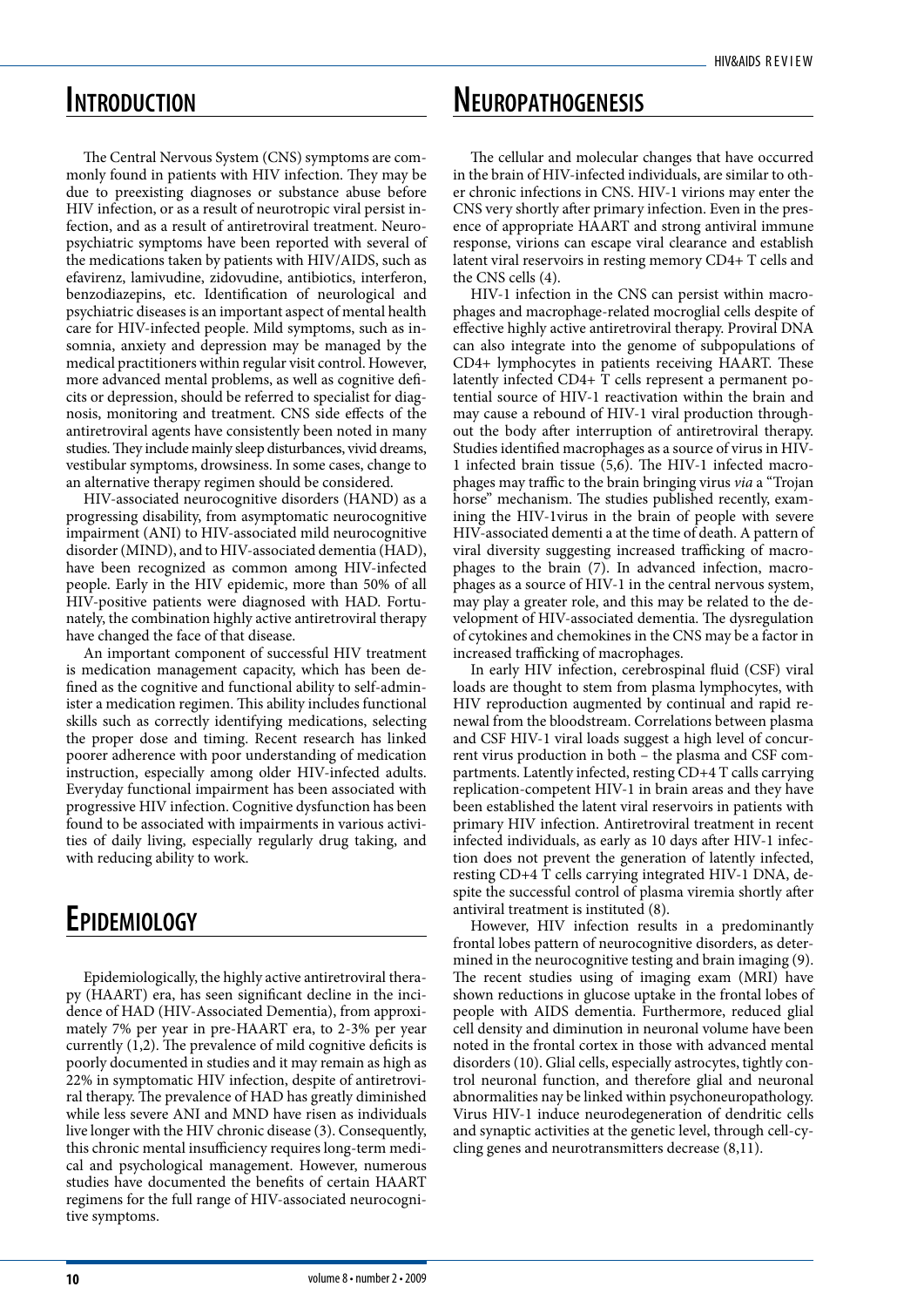# **Neurocognitive symptoms associated with HIV infection**

Individuals with HIV/AIDS have been experienced a wide range of neuropsychiatric symptoms, including subjective cognitive complaints: depression, mood changes, anxiety, irritability and suicidal ideas, as well as sleep disturbances and fatigue. HIV-associated dementia and minor cognitive motor disorder are reported in the recent studies. Comorbid mental illness and history of substance abuse are also found at higher level among HIV-infected individuals in comparison with the general population. HIV produce a range of cognitive and behavioral symptoms that becomes more frequent and severe as the immune system declines and symptomatic AIDS-related illness have occured.

Neuropsychological deficits in HIV-infection are resemble those have seen in other subcortical-frontal disorders, such as Alzheimer disease; include decreased attention and concentration, psychomotor slowing, reduction of information processing speed, executive dysfunction, eg abstraction, divided attention, shifting cognitive sets etc, and verbal memory impairment (12). Behavioral symptoms associated with cognitive disturbances range from apathy and depression to psychosis. Disorders of language, visual-spatial abilities and praxis have occurred in latestage AIDS dementia (12,13).

There are two defined clinical CNS pathologies: HIV-Associated Minor Cognitive Disorders (asymptomatic), and HIV-Associated Dementia (HAD), known historically as AIDS-dementia complex (Table 1). The subclinical deficits in neuropsychological tests are frequent and can also seen even in the asymptomatic stages of HIV infection.

Table 1. Neurocognitive symptoms associated with HIV infection

| <b>HIV-Associated Mild Cognitive</b><br><b>Motor Disorders</b> | <b>HIV-Associated Dementia</b>                                  |
|----------------------------------------------------------------|-----------------------------------------------------------------|
| Diagnostic criteria:                                           | Diagnostic criteria:                                            |
| at list 2 symptoms:                                            | Acquired cognitive abnormality in 2 or more domains:            |
| • impaired attention                                           | • impaired attention                                            |
| • concentration                                                | • concentration                                                 |
| • memory                                                       | • memory                                                        |
| • mental and psychomotor slowing                               | • mental and motor slowing                                      |
| • personality change                                           | causing marked functional impairment                            |
| causing mild functional impairment                             | Acquired abnormality in motor performance or behavior change    |
|                                                                | No evidence of other etiology (eq. 0.ls, psychopathology, drug/ |
|                                                                | alcohol abuse etc)                                              |

# **Neurocognitive screening tools in HIV/AIDS**

The assessment for HIV-associated neurocognitive disorders is difficult. Patient self-reports of cognitive dysfunction may be more reflective of depression or other distress. Cognitive impairment has been assessed by neuropsychological tests. Neuropsychological tests, licensed and validated by a neuropsychological clinics, are the gold standard for HIV-associated cognitive disorders in different stages of HIV infection. Specific neuropsychological test can be time intensive and expensive, and must be performed by experienced clinical psychologist. Commonly have used the *Mini-Mental Scale*, but it assesses the mental status at the moment when exam is performing. This test is insensitive to HIV-associated deficits. The *HIV-Dementia Scale* developed as a rapid screening test to assess for AIDS dementia (12). This test assesses psychomotor processing speed, verbal memory, constructional ability, and executive function (Table 2).

Table 2. HIV-Dementia Scale (J Aquir Immune Defic Syndr 1995; 6:237-278)

| <b>Test</b>         | <b>Maximum</b> score |
|---------------------|----------------------|
| Memory-registration |                      |
| Attention           |                      |
| Psychomotor speed   |                      |
| Memory - recall     |                      |
| Construction        |                      |

While this scale may be a useful for AIDS dementia screen, its utility to assessing mild HIV-associated cognitive deficits (HAD) may be limited.

Skinner S and al. has compared the performance of several neuropsychological tools for detection of HIV-associated neurocognitive disorders (HAND) in antiretroviral drug-exposed parsons (13). He analyzed the relative performance of the HIV-Dementia Scale (HDS), International HIV Dementia Scale (IHDS) and the Mini-Mental Status Exam (MMSE) together with neuropsychological tests (Symbol-Digit, Grooved Pegboard and Trial Making) in HIV-infected subjects, compare to seronegative people. The findings in this study indicate, that the MMSE is a weak tool for diagnosing HAND in this group of patients, but the HDS and IHDS demonstrate better efficiencies. Other

> expert – Gibbie T et al., assessed HIV-seropositive individuals with cognitive problems at baseline and at 2-year follow-up (14). He used depression scale – the Back Depression Inventory (BDI) and Structured Clinical Interview (SCID-CV), and completed a battery of neuropsychological tests including the Cambridge Neuropsychological Test Automated Battery (CAN-TAB) and the Hopkins HIV Dementia Scale (HDS). In this study 34,8% people suggests depressive symptoms. The SCID-CV revealed that 27% of participants met the criteria for current mood disorder

and 7% had a score on the HDS indicated HIV-associated cognitive changes. The results suggest a significant decline in depression scores and an improvement in several neurocognitive domains over time, with a relationship between HIV illness, antiretroviral therapy, symptoms of depression and cognitive performance.

Psychologists have used different diagnostic tools to assess brain impairment in HIV infection, eg. the Wisconsin Card Sorting Test – useful to frontal lobe dysfunction, the Verbal Fluency and Figural Fluency Test – useful to measure the concentration and verbal ability, the Stroop Color-Ward Test, the Towers of London Test – useful to memory and coordination assessment, the Trail-Making Test – to psychomotor slowing assessment, and other various, validated neuropsychological tests (17,18,19).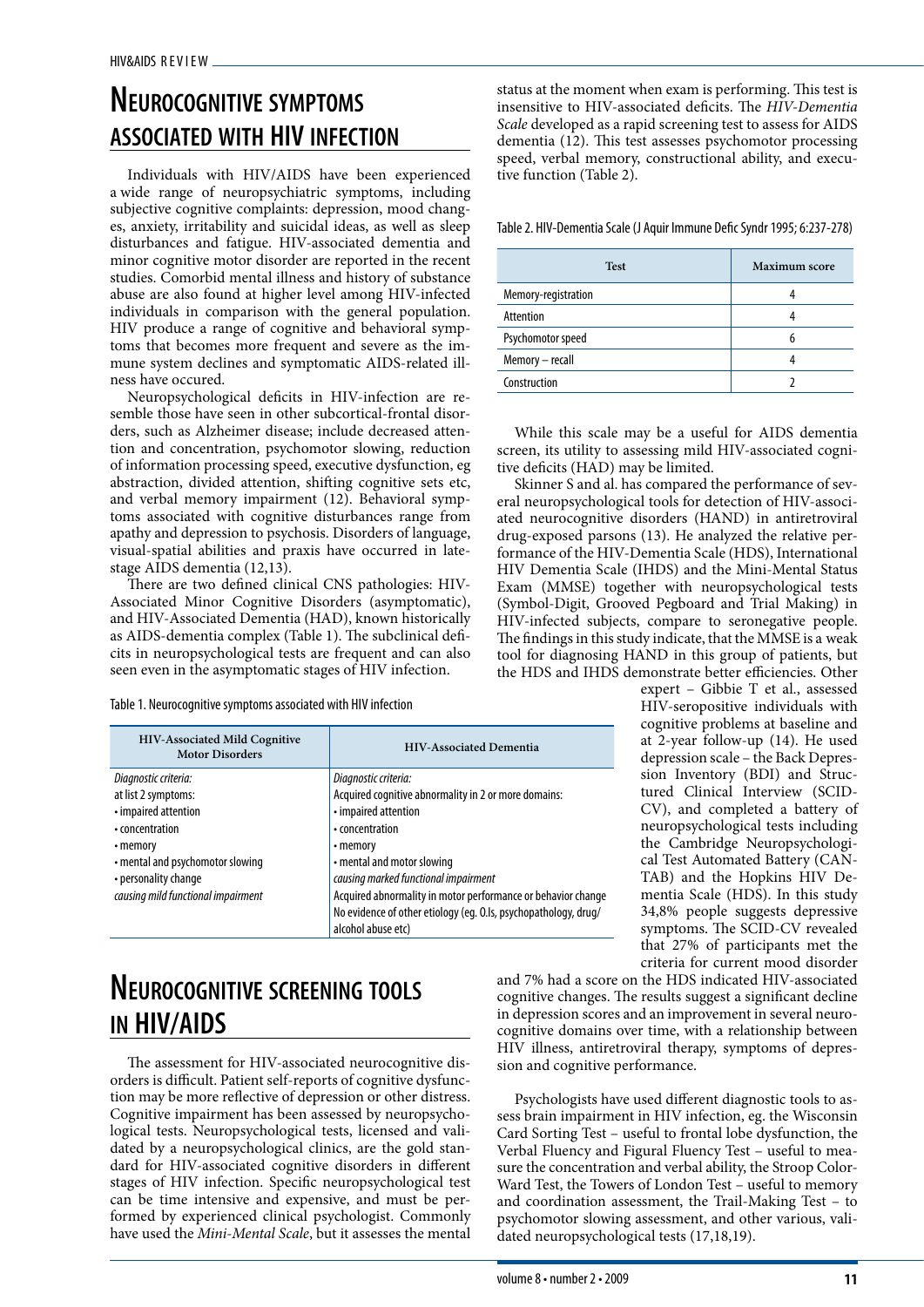In general, the neuropsychological tests should assess the following domains: verbal (language, attention) working memory, abstraction/executive, memory (learning and recall), speed of information processing, and motor skills (15). Neuropsychological testing are often nonspecific and they are also problematic to use in a variety of circumstances due to appropriate age, sex, education, and cultural norms and have to be obtained for proper comparison.

# **Neuroimaging**

The magnetic resonance imaging (MRI) techniques can play a critical role in differentiating HAND from alternative etiologies. Conventional scan using T1 and T2 – weighted imaging may show cerebral atrophy and corresponding ventricular enlargement. Magnetic resonance spectroscopy can be performed to assess metabolic changes, eg. a reduction in *n-acethyl-aspartate*, a marker of mature neurons and their axonal processes, and is often associated with an increase in *choline*, a marker of cell turnover, and *myoinositol*, a marker of glial inflammation.

Functional MRI (fMRI) can also be used to evaluation HIV-related brain dysfunction. Blood oxygen level dependent (BOLD) fMRI studies have shown that regional brain activity decreases within areas commonly associated with a simple attention task. The novel technique of arterial spin labeling (ASL) has shown that measurements of resting cerebral blood flow are inversely correlated with neurocognitive impairment.

The multimodal neuroimaging will play an increasing role to further understand the neurobiology of HAND.

# **Cerebrospinal fluid**

The presence of HIV-1 in the CSF alone is not reliable for the diagnosis of HAND. Viral load in CSF can often be detected within both neurologically normal and brain-impaired HIV-infected patients. In era pre-HAART, higher CSF viral loads correlated with lower neuropsychological scores in individuals with more advances disease (8). Since the introduction of antiretroviral treatment, CSF viral loads become a less reliable marker because subjects generally attain undetectable HIV-1 viremia values by current clinical assays. More sensitive assays are required to reliably detected levels of viral replication in the CSF (20).

Recent studies have shown, that markers of immune activation – *neopterin* and *beta-2-microglobulin*, and markers of neuronal destruction (*neurofilament light chain*) are elevated in HAD (20). An accumulation of *beta amyloid* in the brain is accompanied by significant decline in the cerebrospinal fluid among patients with HIV-associate dementia, similar to Alzheimer disease.

# **Mechanisms affecting access of antiretroviral agents to theCentral Nervous System**

The presence of HIV-1 in CNS resulting relative protection from antiretroviral agents allows these areas to act as reservoirs for latent HIV infection. This is different viral kinetics and also different antiretroviral therapy responses in the CNS versus in plasma. An important risk associated with the HIV-1 reservoirs in brain, is incomplete suppression of virus replication in the cerebrospinal fluid during antiretroviral therapy.

It has known, that the treatment of any infection requires eradication of the pathogen from the site of infection. Unluckily, many of antiretroviral agents currently used to treat HIV infection, demonstrate only limited penetration into the CNS, and so are often present in cerebrospinal fluid and in brain parenchyma at subtherapeutical drug concentration (21,22).

Many mechanisms, especially the anatomical barriers, limited the access of ARV drugs into CNS. These barriers, include the blood-brain barrier (BBB), the blood-CSF barrier (BCSFB), and the CSF-brain barrier (CSFB), slowing of drug transport across the barriers and into the brain tissue. HIV infection is one of the CNS pathological processes that disrupt the blood-brain barrier (23). In response to HIV-1 virus, some inflammatory agents increase, contributing to significant leak across the BBB. Antiretroviral drugs and their interaction with the anatomical barriers of the blood, brain and CSF determine the extent to which the drugs penetrate the brain.

# **Blood-brain penetration of antiretroviral agents and their concentration in cerebrospinal fluid**

Antiretroviral classes of drugs, and individual drugs within classes have different CNS penetration potentials, that are dependent upon a variety of biological and virological factors. Unfortunately, only limited data about CNS penetration of the most widely used antiretroviral agents are available from studies in humans and animals.

**NRTIs** (Nucleoside Reverse Transcriptase Inhibitors) class has better CNS penetration than do NNRTIs and PIs. Among the NRTIs, zidovudine (20%) and stavudine (30%) reach brain tissue at concentrations considerably higher than those of didanosine (<4%) (24). Zidovudine penetrated slowly into the CSF, reaching maximal concentration 2 hours after the start of the drug administration and it was cleared from cerebrospinal fluid with a mean half-life  $(t\frac{1}{2})$  of approximately 3 hours. Lamivudine and stavudine may also be useful in preventing AIDS-related dementia, as they have proven effective in inhibiting HIV-1 replication within the Central Nervous System. Abacavir may also prove promising; studies suggest a plasma to CSF ratio is 18-36% (21,22,24). All NRTIs have another advantage in HIV-1 reservoirs, such as the CNS: NRTIs are able to prevent infection of resting CD4+ lymphocytes and macrophages. Tenofovir may also have activity in resting CD4+ cells.

**NNRTIs** (Non-Nucleoside Reverse Transcriptase Inhibitors) such as nevirapine and efavirenz, play an important role in initiation regimen among treatment-naïve patients. NNRTIs are generally, as a class, more strongly protein-bound than NRTIs (99,5% vs 60%), which may limit their CNS access. A unique issue with efavirenz is the very common neurological complaints that has occured when treatment is initiated. More than 50% of treated patients experienced sleep changes (vivid dreams, insomnia, hypersomnia etc). Nevirapine is an attractive antiretroviral drug, because of high CNS penetration, which has been good documented in trials. Despite of having a great molecular weight (266 Da), it exhibits approximately 10 times the blood-brain barrier penetration than other NNRTIs (25). Nevirapine may have greater usefulness than other NNRTIs in the treatment of HIV-1 encephalopathy.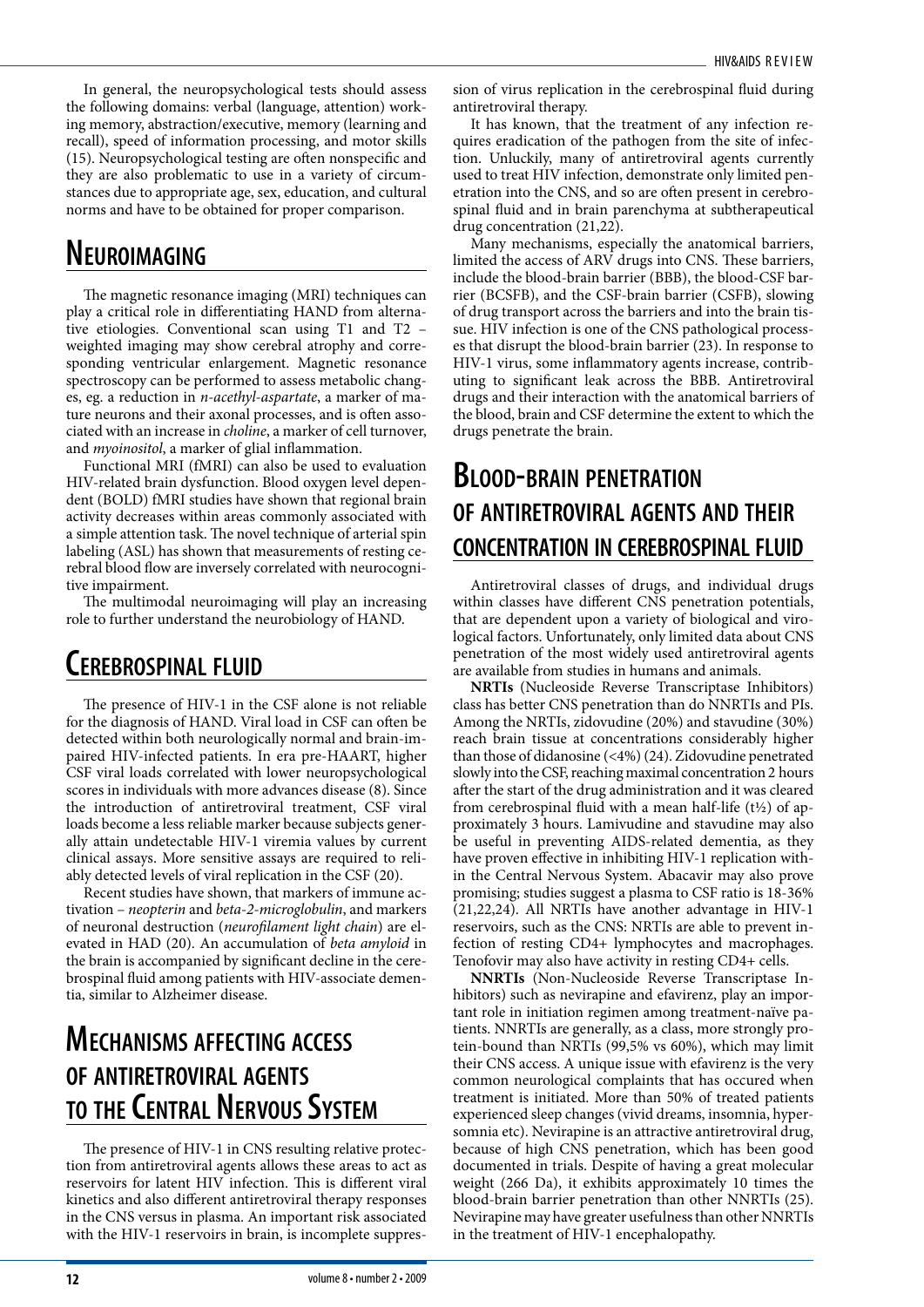Efavirenz has been associated with a wide range of neuropsychiatric symptoms; the most common are sleep disturbances, ranging from insomnia to vivid dreams and night terrors. In large trials, more than 50% of patents who took efavirenz reported central nervous system effects (26). Dizziness and difficulty concentrating are reported frequently and tend to resolve within 2-4 weeks after therapy initiation. Only 4% of patients discontinued therapy for the CNS symptoms, according to data of ACTG 5097 study – a blind, randomized trial, comparing efavirenz and non-efavirenz regimens in HIV-infected treatment-naïve individuals (26). Serious adverse experiences including severe depression, suicidal attempts, aggressive behavior, and maniac reactions have been reported in this study. Some studies have proved that individuals with a history of mental health problems may be at an increased risk of developing complications related to efavirenz treatment (24,26). However, at this time, no data indicate that this drug should not be used in patients with cognitive or psychiatric symptoms.

**Protease inhibitors (PIs)** agents generally exhibit poor Central Nervous System penetration, due to large molecular weight, high lipophilicity, and relatively high degree of protein binding within plasma. In addition, PIs are actively removed from the cerebrospinal fluid, because they act as substrate of *P-glycoprotein*, a polarized membrane transporter protein, that actively pumps PIs across the bloodbrain barrier. Therefore, many studies have reported undetectable in CSF concentrations of nelfinavir, and ritonavir (27). Although, some investigator reported that PIs can reach the brain parenchyma, despite being present at undetectably levels in cerebrospinal fluid.

Lopinavir, which is >90% protein-bound in the cerebrospinal fluid, reaches a high concentration (17,0 ug/L), and data suggest that lopinavir may have a significant antiviral activity in the CSF (27,28). Within the CHARTER study, Letendre at al. determined validation of the *Central nervous system Penetration – Effectiveness rank* for quantifying antiretroviral penetration into the brain (CPE) (28). Studies have proved good correlation between CPE and antiretroviral agents effectiveness. CPE rate >1,5 has shown good penetration to CNS. On the base of CPE rate, Letendre et al. formulate the antiretroviral regimen score (Table 3).

#### Table 3. Central nervous system Penetration-Effectiveness score(CPE) for ARV regimens

|                     | <b>CPE</b> |
|---------------------|------------|
| LOPINAVIR/r         |            |
| $LPV/r + ABC + 3TC$ | 2,5        |
| $LPV/r + ZDV + 3TC$ | 2,5        |
| $LPV/r + FTC + TDF$ | 2,0        |
| EFAVIRENZ           |            |
| $EFV + ABC + 3TC$   | 2,0        |
| $EFV + ZDV + TDF$   | 2,0        |
| $EFV + FTC + TDF$   | 1,5        |
| ATAZANAVIR/r        |            |
| $AY/r + ABC + 3TC$  | 2,0        |
| $AY/r + ZDV + 3TC$  | 2,0        |
| $AY/r + FTC + TDF$  | 1,5        |
| SAQUINAVIR/r        |            |
| $SOV/r + ABC + 3TC$ | 1,5        |
| $SQV/r + ZDV + 3TC$ | 1,5        |
| $SQV/r + FTC + TDF$ | 1,0        |
|                     |            |

# **Neurocognitive interventions in HIV-infected subjects**

Psychological interventions for HIV-infected persons requires the cognitive-behavioral techniques in purpose of reducing negative affect and stress as well as improves emotion and adaptive behaviors. Stress management is one of the more common of these interventions. For some patients it is a few-week, group-based intervention, including the training in cognitive therapy, coping skills, interpersonal skills, and relaxation technique. Relaxation training and meditation-based interventions may improve psychological status among HIV-positive persons (29).

Initiation of antiretroviral therapy can improve neurocognitive function in HAND-affected patients (30). However, no consensus guidelines have been formulated as to when to start ART for HAND prophylactic. Current recommendations for initiating or changing antiretroviral treatment, depend on peripheral markers of infection, such as plasma viremia and CD4 lymphocyte count, and not the status of in CNS infection. The appropriate antiretroviral regimens are specifically targeted to the Central Nervous System and may be beneficial in treatment efficacy.

Drugs that well penetrate into the Central Nervous System, play an important role in improving CNS function in HIV-dementia. A study from Letendre et al. in cognitivelyimpaired, HIV-infected people, starting a new ARV regimen, showed a significantly greater reduction in CSF viral load in individuals who received a greater number of CSFpenetrating drugs (28). The group of patients have achieved virological suppression in the cerebrospinal fluid, demonstrated signifincantly greater neuropsychological improvements than those, who did not receive high CSF-penetrating drugs. Furthermore, patients have achieved in their CSF a viral suppression ( $\rm{VL}$  <50 c/mL), had better neurocognitive outcomes. BOLD fMRI has also provided additional validation, with HIV-infected patients on higher CNS penetrating antiretroviral regimens. These findings suggest that cognitive outcomes of ARV treatment may be enhanced by selecting antiretroviral regimen that optimize penetration across the blood-brain barriere.

# **Conclusions**

Mental and neurocognitive impairment associated with HIV infection, has changed with the advent of antiretroviral treatment. Fatal disease with severe subcortical dementia is now a chronic inflammatory disease requiring longterm medical management. The main therapeutic goal is optimizing the drugs effectiveness in the Central Nervous System, as well as developing neuroprotective therapies, that can both repair and protect vulnerable neurons. Establishing etiology of mental symptoms, eg. neuropathy, changes in cognition, dementia, and depression, neurocognitive symptoms, anxiety, substance abuse, drug toxicity, and other complications, have been a significant challenge in management of HIV-infected subjects. In the past several years, much has been learned about the neuropathogenesis and treatment of HIV-associated neurocognitive disorders. Thus, effective and well-tolerated therapies, neuroprotective, and adjustable treatment need to be develop.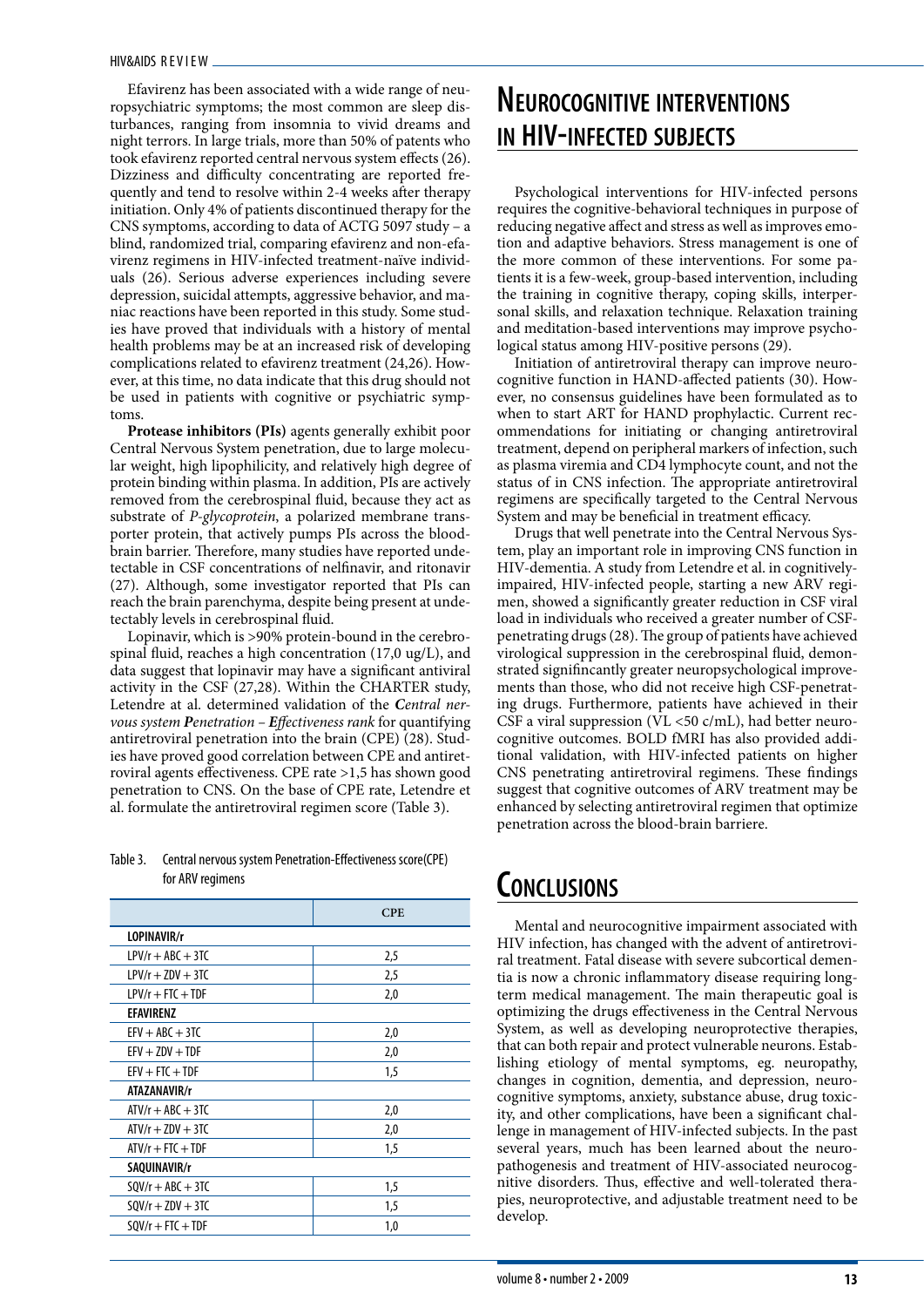## **References**

- 1. Reinvang I, Froland SS, Skripeland V. Prevalence of neuropsychological deficit in HIV infection. Incipient signs of AIDS dementia complex in patients with AIDS. Acta Neurol Scand. 1991; 83:289-293.
- 2. Neuenburg JK, Brodt HR et al. HIV-related neuropathology, 1985-1999: rising prevalence of HIV encephalopathy in the era of highly active antiretroviral therapy. J Acquir Immune Defic Syndr. 2002; 31:171-177.
- Eggers C, Herton K, Sturenburg HJ, van Lunzen J, Stellbrink HJ. Delayed central nervous system virus suppression during HAART is associated with encephalopathy, but not with viral drug resistance or poor central nervous system drug penetration. AIDS. 2003; 17(13):1897-1906.
- 4. Lambotte O, Deiva K, Tardieu m. HIV-1 persistance, viral reservoir, and the central nervous system in the HAART era. Brain Pathol. 2003; 13:95-103.
- 5. Finizi D, Hermankova M, Pierson T, et al. Identification of a resorvoir for HIV-1 in patients on highly active antiretroviral therapy. Science. 1997; 278: 1295-1300.
- 6. Achim CL, Wiley CA. Inflammation in AIDS and the role of the macrophages in brain pathology. Curr Opin Neurol. 1996; 9:221-225.
- 7. Ricardo-Dukelow M, kadiu I, Rozek W, et al. HIV-1 infected monocyte-derived macrophages affect the human brain microvascular endothelial cell proteome: new insights into blood-brain berrier dysfunction for HIV-1 associated dementia. J Neuroimmunol. 2007; 185:37-46.
- 8. Strain MC, Letendre S, Pillai SK, et al. Genetic composition of human immunodeficiency virus type 1 in carebrospinal fluid and blood without treatnment and during failing antiretroviral therapy. J Virol. 2005; 79:1772-1788.
- 9. Langfod D, Marquie-Beck J, de Almeida S et al. Relationship of antiretroviral treatment to postmortem brain tissue viral load in human immunodeficiency virus-infected patients. J Neurovirol. 2006; 12:100-107.
- 10. Ernst T, Chang L, Arnold S. Increased glial metabolotes predict increased working memory network activation in HIV brain injury. Neuroimage. 2003; 19:1686-1693.
- 11. Price RW, Epstein LG, Becker JT, et al. Biomarkers of HIV-1 CNS infection and injury. Neurology. 2007; 69:1781-1788.
- 12. Ances BM, Ellis RJ. Dementia and neurocognitive disorders due to HIV-1 infection. Semin Neurol. 2007; 27:86-92.
- 13. Gonzalez-Scarano F, Martin-Garcia J. The neuropathogenesis of AIDS. Nat Rev Immunol. 2005; 5:69-81.
- 14. Skinner S, Adewale AJ, DeBlock L, Gill MJ, Power C. Neurocognitive screening tools in HIV/AIDS: comparative performance among patients exposed to antiretroviral therapy. HIV Medicine. 2009; 10(4):246-52.
- 15. Gibbie T, Mijch A, Ellen S, Hoy J, Hutchison C, et al. Depression and neurocgnitive performance inindividuals with HIV/AIDS: 2-year follow-up. HIV Medicine. 2006; 7(2): 112-121.
- 16. Petrsen RC, Smith GE, Waring SC et al. Mild cognitive impairment: clinical characterization and outcome. Arch Neurol 1999; 56(3):303-8.
- 17. Beatty W, Manson N. Comparison performance on the Wisconsin and California Card Sorting Tests. Journal of Geriatric Psychiatry and Neurology. 1990; 3:163-171.
- 18. Anderson S, Damasio H, Jones RD, Tranel D. Wisconsin Card Sorting performance as a measure of frontal lobe damage. Journal of Clinical and Experimental Neuropsychology. 1991; 13:909-922.
- 19. Baldo JV, Shimamura AP. Letter and category fluency in patients with frontal lobe lesion. Neuropsychology. 1998; 12: 259-267.
- 20. Ellis RJ, Hsia K, Spector SA, et al. Cerebrospinal fluid human immunodeficiency virus type 1 RNA levels are elevated in neurocognitively impairmed individuals with acquired immunodeficiency syndrome. HIV Neurobehavioral Research Center Group. Ann Neurol. 1997; 42:679-688.
- 21. Kearney BP, Aweeka FT. The penetration of anti-infectives into the central nervous system. Neurol Clin. 1999; 17: 883- 900.
- 22. Wynn HE, Brundage RC, Fletcher CV. Clinical implications of CNS penetration of antiretroviral drugs. CNS Dugs. 2002; 16:595-609.
- 23. Berger JR, Avison M. The blood brain barrier in HIV infection. Front Biosci.2004; 9:2680-2685.
- Letendre S, Marquie-Beck J, Capparelli E, et al. Validation of the CNS Penetration-Effectiveness rank for quantifying antiretroviral penetration into the central nervous system. Arch Neurol. 2008; 65:65-70.
- 25. vonGiesen HJ, Koller H, Thelsen A, arendt G. Therapeutic effects of nonnucleoside reverse transcriptase inhibitors on the central nervous system in HIV-infected patients. J Acquir Immune Deic syndr. 2002; 29:363-367.
- 26. Cliford DB, Evans S, Yang Y, et al. Impact of efavirenz on neuropsychological performance and symptoms in HIV-infected individuals. Ann Intern Med. 2005; 143:714-721.
- 27. Letendre SL, Ellis RJ, Grant I, McCutchan JA et al. The CSF concentration/IC50 ratio: a potential predictor of antiretroviral efficacy in the CNS. The 8<sup>th</sup> Conference on Retroviruses and Opportunistic Infections, 2001; Chicago Abs 614
- 28. Letendre SL, McCutchan JA, Childers ME, et al. Enhancing antiretroviral therapy for human immunodeficiency virus cognitive disorders. Ann Neurol. 2004; 56:416-423.
- 29. Hinkin CH, Castellon SA, Durvasula RS, et al. Medication adherence among HIV+ adults: effect of cognitive dysfunction and regimen complexity. Neurology. 2002; 59:1944- 1950.
- 30. Safren SA, O'Cleirigh C, Tan JY, Raminani SR, Reilly LC, Otto MW, et al. A randomized controlled trial of cognitive behavioral therapy for adherence and depression in HIV-infected individuals. Health Psychology 2009; 28(1):1-10.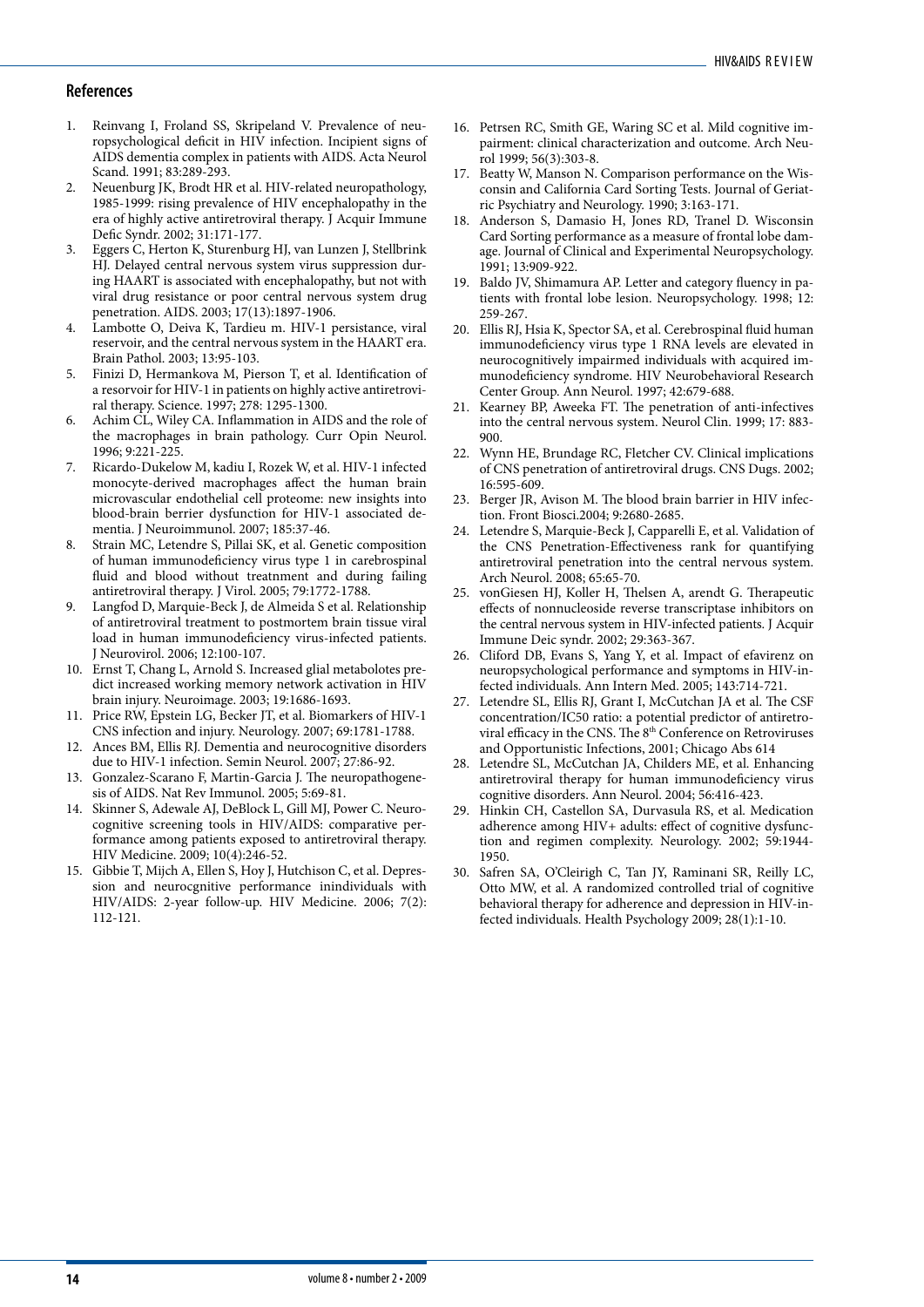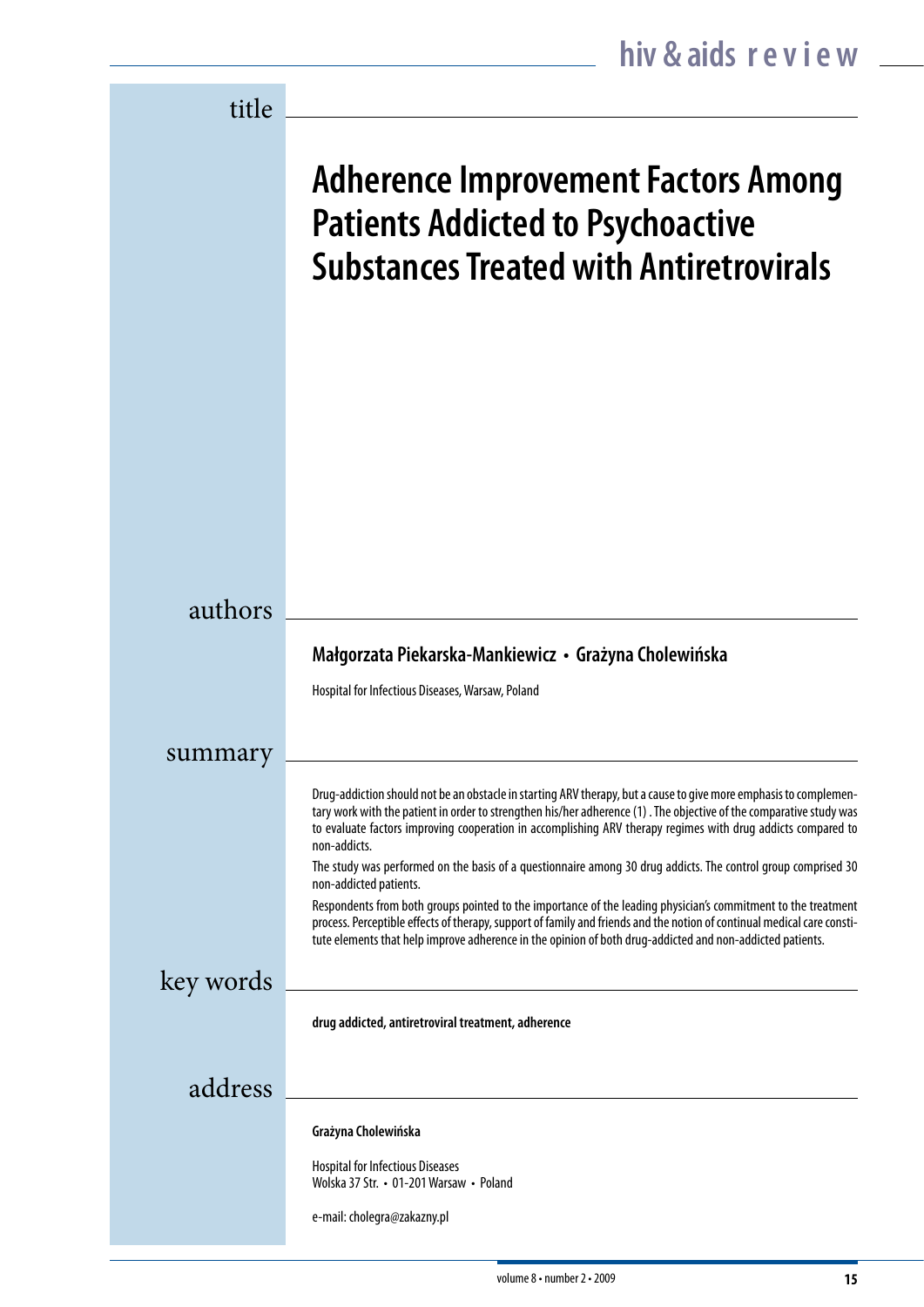## **BACGROUND**

An important moment, in view of not only the length but also the quality of life of sero-positive patients, was year 1996 when HAART(Highly Active Antiretroviral Therapy) was first used in treatment(2).The effectiveness of ARV (Antiretroviral) therapy is closely connected with adherence to therapeutic regimes, which requires preciseness in administering medications. At the same time, the therapy is burdened with adverse effects, drug toxicity, risk of drug resistance and above all treatment failure – among others because of lack of cooperation on the patient's part. For this reason, physicians often evaluate the extent to which a particular patient is capable of adhering to recommendations regarding antiretroviral medicines (3). Attention ought to be drawn to the fact that when starting ARV therapy the physician must eliminate prejudice, intolerance and discrimination.

This is particularly important in case of drug-addicted patients (4).The fact that an individual is a drug addict should not lead to delaying the start of *antiretroviral* thera-

py, especially as patients encounter problems in adhering to therapy regimes regardless of whether or not they are or were drug-addicted (3). It is crucial to build awareness among drug-addicted patients that addiction considerably impedes the success of the therapy (4). Therefore, it is necessary to undertake intensive and multi-discipline works with drug-addicted patients oriented on changing the quality of their life and refraining from the addiction. The expected result of such actions is to achieve a high level of adherence and constituent elements:

- Compliance behaviour in line with therapeutic recommendations (5),
- Persistence in long-term treatment, irrespective of the occurring difficulties (6).

*The objective of the comparative study* was to assess factors improving cooperation in adhering to ARV therapy regimes among drug-addicted patients, compared to a control group comprising non-addicted patients.

# **Material/Methods**

The study included drug-addicted patients treated with substitutes (Methadone Maintenance Therapy), mainly from Warsaw methadone programmes, especially the methadone programme of Hospital for Infectious Diseases. The control group consisted of non-addicted patients from the whole territory of Poland, beneficiaries of programmes undertaken by societies providing aid to sero-positive individuals *– associations like: Stowarzyszenie Wolontariuszy Wobec AIDS "Bądż z Nami", Stowarzyszenie Ogólnopolska Sieć Osób Żyjących z HIV/AIDS "Sieć Plus" .*

The selection criterion was ARV therapy. Respondents represented a broad range of experience relating to such treatment since all were administered ARV medications, it means aboute 3 years. Both groups differed in terms of age and sex. The study was based on a customized questionnaire filled in anonymously and discretionarily within the period from July to September 2008. Each group comprised 30 respondents.

*In the study***,** drug addicts treated with substitutes and ARV are referred to as "1st Group" and non-addicts treated with ARV are referred to as "2nd Group".

# **Results**

## **Physician – patient cooperation throughout the treatment process**

With a long-term, burdensome and restrictive therapy, it is necessary to prepare the patient for the treatment in a way as to allow him/her to decide knowingly about the start of the therapy and to become familiarized with its afflictions. To prepare a patient to begin antiretroviral therapy requires from the physician time, patience and ability to communicate openly (3). Respondents were asked about their opinion on how they were prepared by the physician to ARV therapy.





In both groups, there were no significant differences in the answers. Most respondents stressed that information about treatment was provided in a comprehensible manner, the patients felt that the physician listened to them carefully, demonstrated commitment and answered all their questions. In respondent's opinion, the fact that the length of consultation was adjusted to their needs was important. They did not notice any hurriedness on the physician's part. The ability to obtain information important for the patients as regards the therapy proved essential in particular for non-addicted patients (80% vs. 73%). At the same time, joint planning of the treatment process helps build a positive patient – physician relation in a natural way.





The patient is well prepared by the physician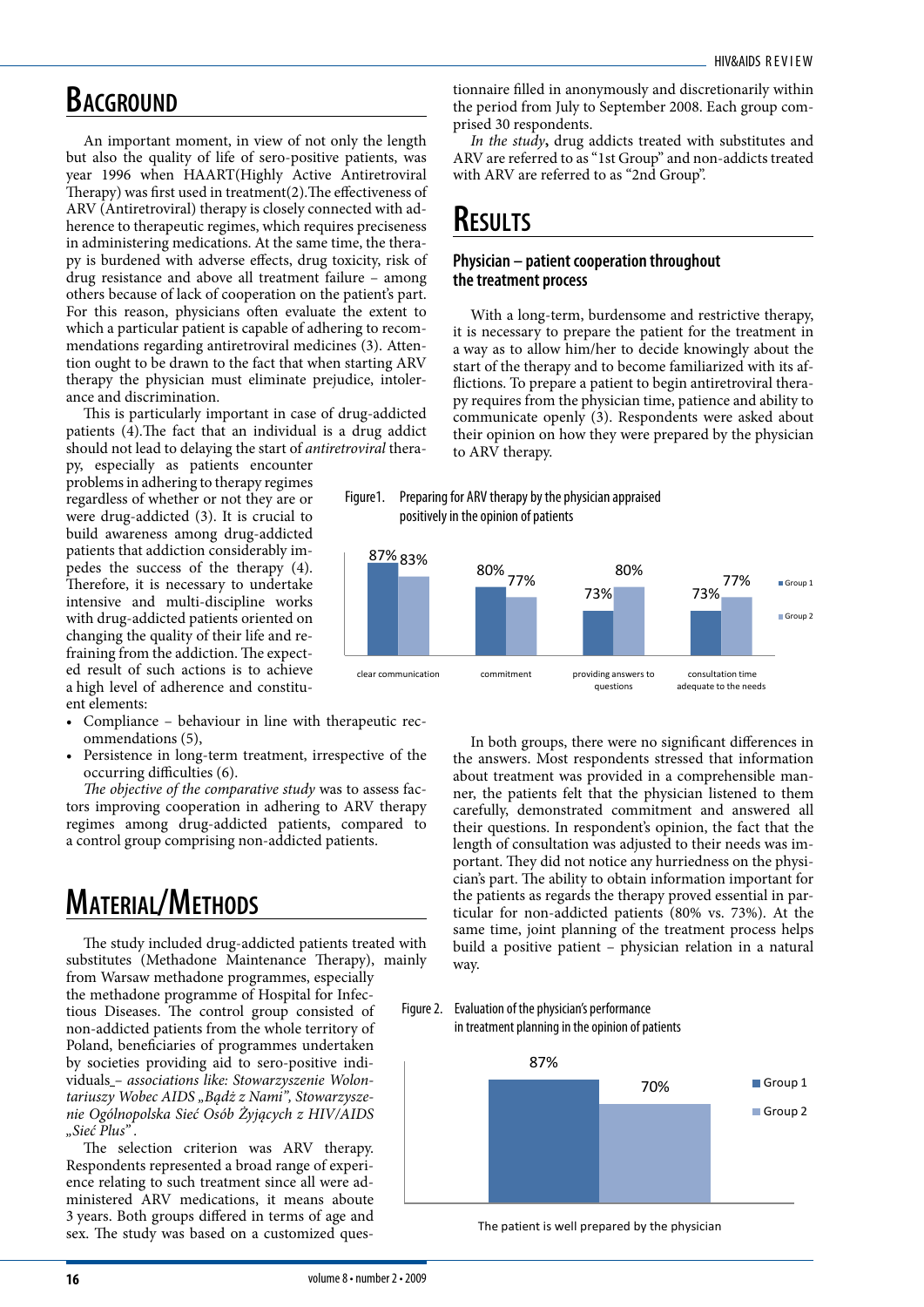77%

Among 30 drug-addicted patients 87% responded they were invited by the physician to cooperate in planning ARV therapy, which was confirmed by 21 (70%) of respondents from the control group.

The study also aimed to explore the confidence in the leading physician, an issue important from the point of view of adherence. Respondents were asked whether they could speak openly with the physician about experience relating to treatment and express their concerns and doubts.

Figure 3. Opinion about patient – physician communication

83%

portance of such exchange, concern about the physician's reaction, considering such events purely as a private matter.

The possibility of regular visits with a leading, i.e. chosen physician undoubtedly motivated the patient's readiness to cooperate throughout the treatment process. Information was collected about whether ARV treatment was performed by a leading physician and whether the respondents recognize such need.

> From the 1st group 20 respondents (67%) and 63%, i.e. 19 respondents from the control group have admitted they do not have one physician managing ARV treatment. At the same time, majority – 73% in the first group and 83% in the second group pointed to the need for ARV therapy to be conducted by one physician.

23 respondents (77%) among 30 drug-addicted patients admitted they could speak explicitly with the physician on every treatment-related subject, whereas 5 patients (17%) said they did not need to go into every detail and analyse their experience in this respect. A similar result was achieved in the second groups, i.e. 25 persons (83%) pointed to the possibility of open communication in patient – physician relation and just 7% respondents said they had no such expectations. Respondents referring to the possibility of addressing every important issue as regards ARV therapy in their meetings with the physician explained it in the following manner: "the leading physician knows my disease record and private life. I can disclose to him/her [...] even my private life".

7%

Good Unsatisfactory Irrelevant

The extent to which respondents trust their leading physician is proved also by their readiness to talk about failure to observe medical recommendations, i.e. insufficient adherence.

Figure 4. Informing the physician about drug discontinuation



## Informing

Among drug-addicted patients, 20 respondents (67%) have admitted that they reveal to the physician situations when the therapeutic regime is not observed. The same was admitted by more than half of respondents from the control group (57%). Reasons for which respondents do not talk with the physician about adherence failures with regard to ARV therapy include failure to recognize the im-

Figure 5. Patient need for ARV therapy to be monitored by a one physician

17%

10% 7%

Group 1

Group 2



The importance of pursuing treatment with one physician was explained by respondents in the following manner: "the leading physician […] knows us and knows what we expect […] we know […] whether we can trust him/ her, whether he/she will give us good advice", "[…] you don't have to starting telling everything about yourself from the beginning as happens when the doctors change", "knows the patient's life situation". Among advantages of such situation for the patient – physician relation the following is listed: trust, sense of security, understanding also in point of view of adherence, feeling the medical care is a continual process. In both groups few respondents have admitted that consulting different physicians is valuable because "I like to make appointments at a time convenient for me", a different physician "has a different approach" and "is unbiased" and "physicians have the same knowledge" on ARV treatment.

The study also addressed reasons for making appointments.

Among drug-addicted patients 53%, it means 16 respondents have admitted that they consult a physician in the HIV Outpatient Clinic for various reasons, including medical reasons, not only related to ARV treatment. Similar results were accomplished in the control group – 18 (60%) respondents said that they needed to contact the physician – as cited – "just to talk to somebody …".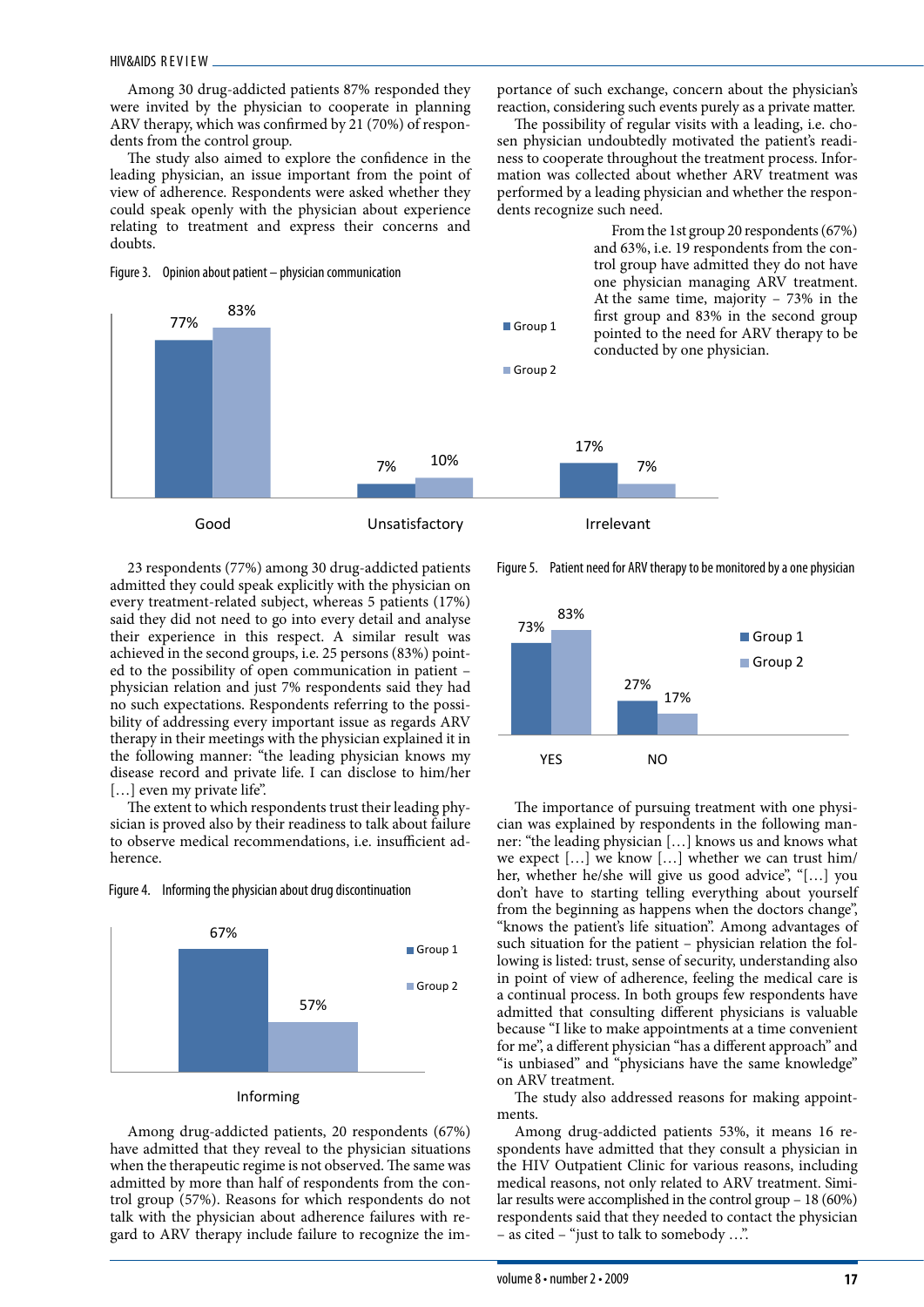Table 1. Reasons for making appointments with the physician

| Reasons               | <b>GROUP 1</b> |     | <b>GROUP 2</b> |     |  |
|-----------------------|----------------|-----|----------------|-----|--|
|                       | n              | %   | n              | %   |  |
| <b>Related to ARV</b> | 14             |     | 12             | 40  |  |
| <b>Other</b>          | 16             | 53  | 18             | 60  |  |
| In total              | 30             | 100 | 30             | 100 |  |

# **Compliance**

Compliance, besides persistence, is the most important indicator of success in ARV therapy. Respondents were asked whether they applied ARV medicines according to the physician's recommendations.

Among drug-addicted patients 23 respondents (77%) and among non-addicted patients 20 (67%) respondents admitted they adhered to physician's recommendations, whereas just 23%, i.e.7 drug-addicted respondents did not follow the recommendations compared to 10 respondents (33%) from the control group. The lack of adherence in applying medications is caused to a great extent by "lack of remembrance", "sometimes when I feel bad I give myself a one-day break" and also "I think that with time I have started to forget about treatment […], I do not attach as much importance to it as once", and "I adjust the taking of medicines […] to my curriculum and not the other way round".

Maintaining the continuity of the therapy is essential for avoiding drug resistance syndrome. Among drug-addicted patients 14 respondents (47%) and 16 (53%) of respondents from the control group emphasized that they had no such intervals. Respondents, who suspended treatment independently, were asked for reasons of such behaviour.The main reason for suspending treatment in case of 69% of respondents in the 1st group and 50% of respondents in the non-addicted group was the difficulty in coping with side effects of medications. Other reasons included longterm treatment according to 5 patients (36%) of the control group and large number of medications according to 3 respondents (19%) in case of drug-addicted patients.

# **Persistence in continuing ARV therapy**

When analyzing the experience of respondents in the accomplishment of ARV assumptions, patients have been asked to indicate factors which in their opinion make continuing the therapy difficult and which encourage persistence in long-term ARV treatment.

The occurrence of adverse effects such as diarrhoea or lipodystrophy are considered a considerable obstacle in the continuation of treatment according to more than half, it means 18 drug-addicted patients (60%), while only 2 respondents (7%) consider that the lack of progress in treatment and also lack of motivation are an obstacle – as cited "lack of motivation, confidence in the general sense of treatment" and the fact that treatment "overthrows the action of methadone". Among non-addicted patients more persons, i.e. 22 (73%) pointed to adverse effects as considerable burden in continuing treatment, while 14 respondents (47%) pointed to drug intolerance. Only one person in that group admitted that the hours during which the medication could be received were troublesome.

| Table 2. | Factors obstructing the continuation of ARV therapy |
|----------|-----------------------------------------------------|
|----------|-----------------------------------------------------|

|                                            | <b>GROUP 1</b> |        | <b>GROUP 2</b> |        |  |
|--------------------------------------------|----------------|--------|----------------|--------|--|
| <b>Factors</b>                             | n              | $\%^*$ | n              | $\%^*$ |  |
| Adverse effects                            | 18             | 60     | 22             | 73     |  |
| <b>Change of medications</b>               | 10             | 33     | 14             |        |  |
| Long distance to the health<br>care centre |                | 10     |                | 23     |  |
| Other possibilities                        |                |        |                |        |  |

\* Do not add up to 100% because respondents could choose more than one answer

Despite difficulties relating to the therapeutic regime, respondents pointed also to factors strengthening their motivation to continue treatment.

Table 3. Motivating factors to ARV therapy

|                                               | <b>GROUP 1</b> |        | <b>GROUP 2</b> |       |  |
|-----------------------------------------------|----------------|--------|----------------|-------|--|
| <b>Factors</b>                                | $\mathbf n$    | $\%^*$ | $\mathbf n$    | $\%*$ |  |
| ↑ CD4, ↓ HIV-RNA                              | 25             | 83     | 23             | 77    |  |
| The physician approach                        | 18             | 60     | 19             | 63    |  |
| Support of friends<br>and/or family           | 18             | 60     | 19             | 63    |  |
| Accessibility of medical care                 | 14             | 47     | 22             | 73    |  |
| Improvement of physical<br>condition          | 16             | 53     | 18             | 60    |  |
| A Aid of a psychologist/therapy<br>specialist | 9              | 30     | 14             | 47    |  |
| Other possibilities                           |                |        | 4              | 13    |  |

\* Do not add up to 100% because respondents could choose more than one answer

For 25 (83%) among 30 drug-addicted patients the increase of CD4 levels and reduction of HIV-RNA to untraceable levels provide a strong incentive to continue treatment. Similar answers were given by 23 (77%) of patients of the control group. Another element important for continuing the therapy for 22 (73%) of non-addicted patients is the accessibility of medical care, pointed out by 14 (47%) of drug-addicted patients. Almost an equal number of respondents in both groups of 30 patients, i.e. 18 (60%) vs. 19 (63%) pointed to further two elements important for persistence in continuing ARV treatment, i.e. friendly, responsive attitude of the physician and emotional support provided by family and friends. In addition, 4 (13%) nonaddicted patients admitted that their motivation to continue taking ARV medications stemmed from "eagerness to live", "positive approach" and "acceptance" of the treatment and also "what must be, must be". Respondents were asked about persons who most often provide help and show interest in the aspect of ARV therapy.

In case of 20 drug-addicted patients (67%) the main source of support are members of the family and for half of the non-addicted patients, i.e. 15 (50%) apart from the family – also the leading physician.

Respondents were asked also whether the duration of treatment increased their motivation to continue treatment. In most cases, i.e. 23 drug-addicted patients (77%) and 18 non-addicted patients (60%) – respondents noticed a relation between the duration of treatment and increase of their readiness to continue such treatment, which was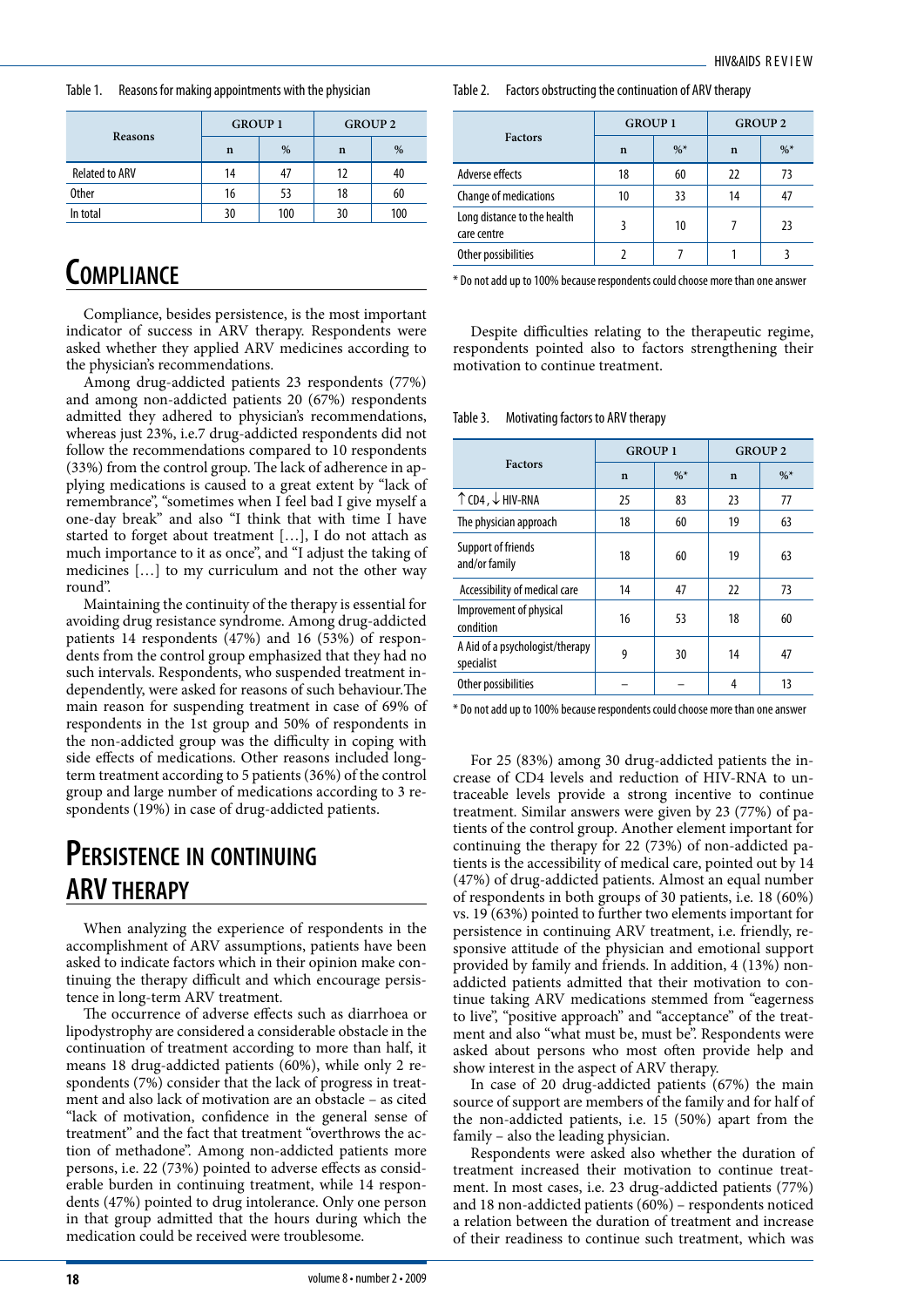explained in the following manner "with time you get the habit", "awareness increases about better results of the therapy", "to see the results, you have to take medications". On the other hand, 4 (13%) patients of the 1st group compared to 33%, i.e. 10 patients of the 2nd group believe that the duration of treatment is not correlated with an increase of motivation to continue it – "after some time the results get better and I forget about the medications more and more often", "in the beginning everything is new – then it becomes a routine", "in the beginning there is fear, then it vanishes", "after several years […] you become indifferent and tired".

|                                    | <b>GROUP 1</b> |        | <b>GROUP 2</b> |        |  |
|------------------------------------|----------------|--------|----------------|--------|--|
| Source                             | $\mathbf n$    | $\%^*$ | $\mathbf n$    | $\%$ * |  |
| Family                             | 20             | 67     | 15             | 50     |  |
| Physician                          | 12             | 40     | 15             | 50     |  |
| <b>Friends</b>                     | 8              | 27     | 14             | 47     |  |
| Psychologist/Therapy<br>specialist | 3              | 10     |                |        |  |

Table 4 . Source of emotional support in ARV treatment process

\* Do not add up to 100% because respondents could choose more than one answer

# **Conclusion**

From the point of view of patient-physician cooperation, it is essential to prepare the patient adequately before the start of the ARV treatment. It is important for the patient's confidence in the physician, understanding of the physician's expectations and the patient's awareness of his/ her role and responsibility for the results of treatment. In both groups, respondents emphasized the commitment of the physician accompanying them in deciding about ARV treatment. Non-addicted patients demonstrated a greater need for information regarding all aspects of treatment. At the same time agreeing on successive appointments and examinations, possibility of contact, e.g. in case of an urgency and furthermore – discussing and planning the treatment process facilitate communication with the patient. The physician's commitment to the treatment process, demonstration of concern and consideration combined with a complex approach to the patient's problems are of especially important for drug-addicted patients. For those patients the experience in social contacts, including health care, is often trivial conduct rather than offering professional and expected aid. The drug-addicted respondents alike non-addicted patients gave emphasis to the fact that they were invited by the physician to cooperate and assume responsibility for the treatment process and its results. The relation patient – physician founded on confidence in the leading physician is also important and influences the readiness of patients to adhere to ARV therapy recommendations. Both drug-addicted patients (77%) as well as non-addicted patients (83%) admitted that they had confidence in their physician whom they could talk to about every matter of their concern, not only about their health. Such confidence is also manifested by the patients' readiness – more stressed by drug-addicted respondents (67%) compared to the control group (57%) – to report and discuss with the physician reasons for adherence failures. Respondents also pointed to the importance of ARV treatment monitored by one physician, which in their opinion helped build a positive relation founded on a sense of security and continuance of medical care. This emphasizes the role of the physician in establishing a patient – physician relation based on cooperation, providing grounds for sustaining regularity and persistence in the therapy. In most cases, both drug-addicted and non-addicted patients adhere to treatment regimes. The main cause for suspending the therapy on their own initiative and hindering its continuation are the adverse effects of medications. Then again recognizing the effects of treatment based on an improvement of CD4 and HIV-RNA parameters, apart from the support of family and friends and the physician as well as accessibility of medical care – are the main factors motivating patients from both groups to continue the therapy. At the same time, the initial incentive to begin to have therapy is connected with concerns about own health and life, hence the perception of treatment results may be replaced with time by routine and lesser importance attached to strict observance of the regime. This indicates an important direction for the future, in particular when working with patients administered ARV medications on a longterm basis – their commitment and readiness to apply therapeutic recommendations routinely must be monitored on a constant basis. Motivational therapy is perceived as important, especially in patients applying the treatment for many years, in order to encourage them to cooperate throughout the process. Then again commitment in the ARV therapy for drug-addicted patients and non-addicted patients proves it is necessary to support their partnership role throughout the treatment process.

## **Acknowledgments**

The autors would like to thank all participants, therapy specialists and Association like: Stowarzyszenie Wolontariuszy Wobec AIDS "Bądż z Nami" ,Stowarzyszenie Ogólnopolska Sieć Osób Żyjących z HIV/AIDS "Sieć Plus" who contributet data collection for this study.

## **References**

- 1. Shannon K, Kerr T, Lai C, Ishida T, Wood I, Montaner JS, Hoog RS, Tyndall MW. Nonadherence to Antiretroviral Therapy Among a Community With Endemic Rates of Injection Drug Use. J Int Assoc Physicians Aids Care , 2005;4; 66-72
- 2. Rogowska-Szatkowska D. Jakość życia osób zakażonych HIV. Aspekty Nr. 1 (35)/2008, dodatek do Biuletynu Krajowego Centrum ds. AIDS "Kontra". Krajowe Centrum ds. AIDS.
- 3. Rogowska-Szatkowska D: Zakażenie HIV, uzależnienia i metadon. In: Chrostek – Maj J, Wodowski G, editors. Szczypta naszej nadziei Leczenie substytucyjne uzależnionych od opiatów w Krakowie, 2000-2007. Stowarzyszenie życzliwa Dłoń, Kraków 2008.
- 4. Cholewińska G:Standardy opieki i rzeczywiste możliwości terapii antyretrowirusowej dla osób uzależnionych od środków psychoaktywnych w Polsce. In: Zapewnienie opieki i leczenia zakażenia HIV osobom przyjmującym narkotyki: wnioski płynące z badań. Społeczny Komitet ds. AIDS , 2007.
- 5. Gaciong Z, Kuna P. Adherence, compliance, persistence współpraca, zgodność i wytrwałość – podstawowy warunek sukcesu terapii. In : Medycyna po Dyplomie, spec. edition 03/2008.
- 6. Sewerynek E. Czynniki wpływające na przestrzeganie zasad terapii i efektywność leczenia osteoporozy – rola współpracy lekarz–pacjent. Medycyna po Dyplomie, spec. edition 03/2008, 39-41.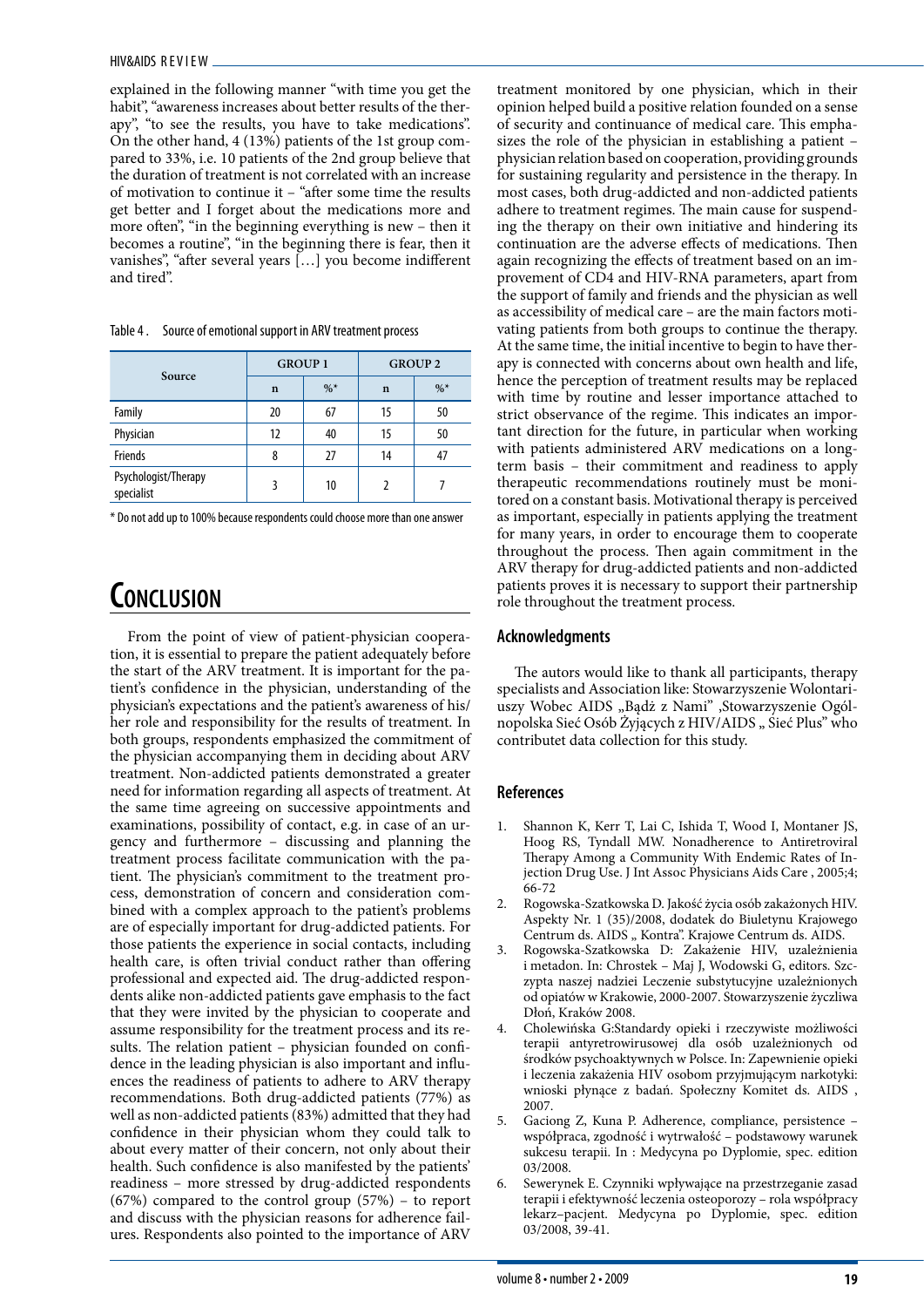title

# **HIV infections in deceased organ donors in Poland in years 1998-2008**

## authors

## **A. Pszenny1,2 • J. Czerwiński1,2 • P. Malanowski1 • M. Łaba2 • P. Małkowski2 • J. Wałaszewski1**

1. Polish Transplant Coordinating Center POLTRANSPLANT, Warsaw, Poland 2. Department of Surgical and Transpl. Nursing, Warsaw Medical University, Poland

## summary

key words

address

First incidences of HIV or AIDS disease in Poland were reported in 1985. Up to the end of 2008 0,03% of polish population had been infected of HIV virus.

The aim of this document was determination of HIV occurrence in Polish organ donor population in 1998-2008, determination of percentage of withdrawal in case of HIV infection, determination of HIV positive organ donor profile and comparison of frequency of HIV infection in deceased organ donors and general population in Poland.

In 1998-2008 5954 possible deceased organ donors had been reported to Polish Transplant Coordinating Center Poltransplant, organ recovery took place in 4875 (82%) cases In 1079 cases (18 %) organs were not recovered because of medical reasons (46%) and family or prosecutor objections (54%).

HIV antibodies had been tested in 90% possible organ donors. Positive HIV antibodies were reported in 0,3% cases.

The occurrence of HIV infection in deceased organ donors in Poland in the years 1998-2008 was 10 times higher than in general Polish population. In general population HIV infections occur mainly in young people, in possible organ donor population infections occurred mostly between older one.

HIV infection in donor is rare but significant reason of withdrawal.

**HIV infections, AIDS disease, deceased donors**

## **Anna Pszenny**

Polish Transplant Coordinating Center POLTRANSPLANT Al. Jerozolimskie 87 Str. • 02-001 Warsaw • Poland

e-mail: apszenny@poltransplant.pl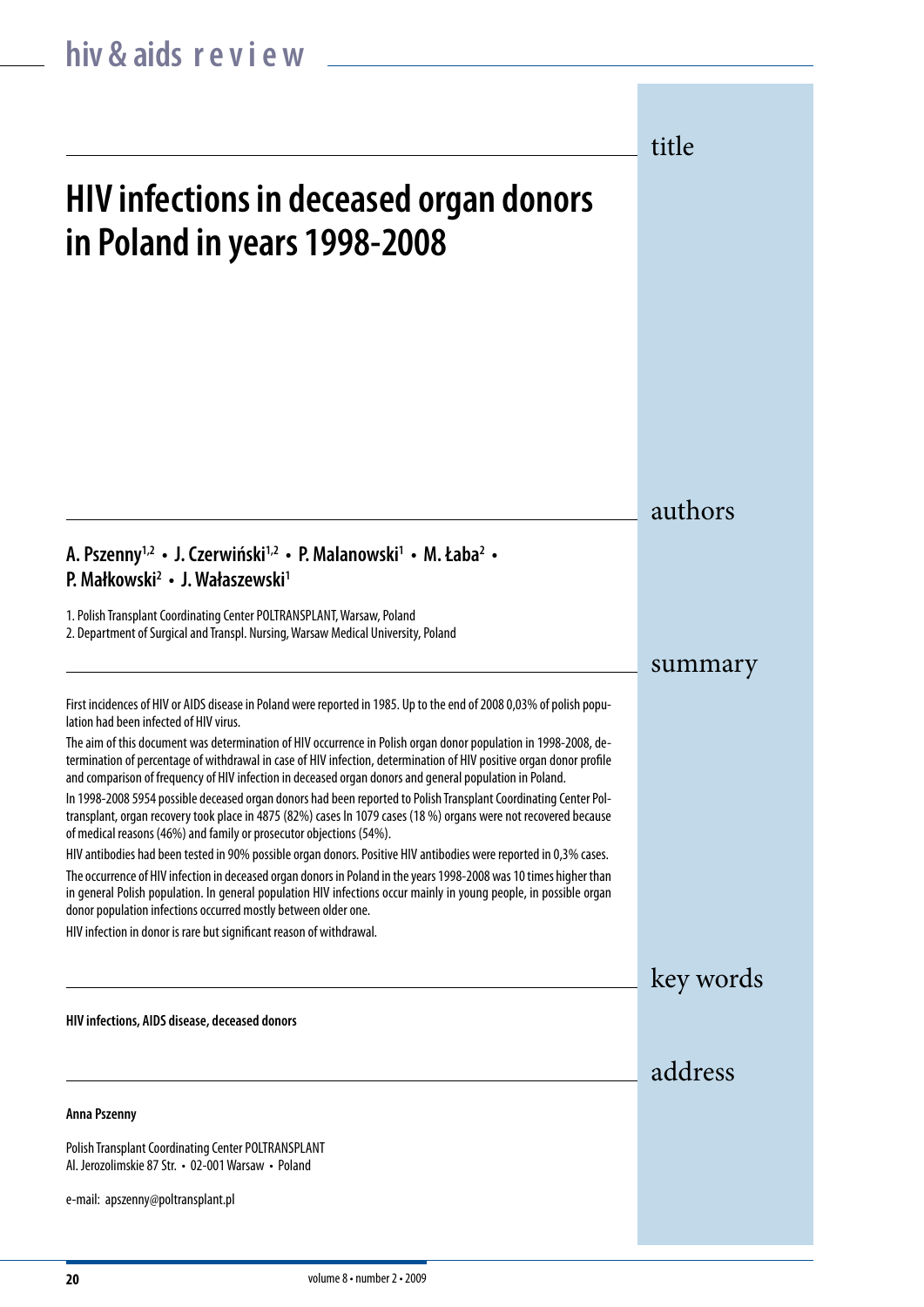# **BACKGROUND**

First documented occurrence of HIV infection was recorded in 1981 in USA. First incidences of HIV or AIDS disease in Poland were reported in 1985.

Than is more than 65 million infections recorded and more than 25 million HIV/AIDS related death reported all over the world. More than 40% of all HIV infections concern people between 14 and 24 years old (1).

According to World Health Organization incidences of HIV/AIDS infections might be three times more. It has been estimated that every third infected person in Europe is not aware of this fact (2).

There have been 12014 recorded HIV infections in Poland between 1985 – November 2008 which is 0,03% of all country population. 46% of the infections are connected with drug addiction (3). AIDS occurred in 2177 cases, there are 961 AIDS/HIV related deaths recorded.

Blood tests for HIV antibodies subtype 1 and 2 (anti-HIV 1/2) are mandatory for every possible organ or tissue donor (4).

Organs, cell and tissues from donors infected HIV virus can not be used (4). However, there is an exception in few countries, where HIV positive organs are transplanted to HIV positive recipients.

# **Aim**

- 1. Determination of HIV occurrence in Polish organ donor population in 1998-2008.
- 2. Determination of percentage of withdrawal in case of HIV infection.
- 3. Determination of HIV positive organ donor profile (HBV/HCV infections, risk factors, age, reason of death, region)
- 4. Comparison of frequency of HIV infection in deceased organ donors and general population in Poland.

# **Materials and methods**

In 1998-2008 5954 possible deceased organ donors had been reported to Polish Transplant Coordinating Center Poltransplant, organ recovery took place in 4875 (82%) cases (fig. 1). In 1079 cases (18 %) organs were not recovered because of medical reasons (46%) and family or prosecutor objections (54%). The most often medical reason of withdrawal from the procedure were: cardiac arrest before organ collection, neoplasia, organ pathology, renal failure, hepatitis B and C infections (positive HbsAg and anti-Hbcore and anti-HCV), HIV infection (5,6).

All data came from coordinating cards.

# **Results**

HIV antibodies had been tested in 5358 organ donors (90%). Positive HIV antibodies were reported in 17 cases (0,3%) (fig. 2 and 3). Detection of blood HIV antibodies in blood and confirmatory tests were made with ELISA method in regional transplant centers. None of these possible deceased donors were qualified for organ recovery.

Cause of death of HIV positive possible deceased organ donors, was CVA (65%) and head trauma (35%) (fig. 4).

HIV positive possible organ donor age ranged from 26 to 62 years (mean 49,5) (table 1).

82% of deceased organ donors anti-HIV positive were male and 18% - female (fig. 5). 5 (33,3%) of anti-HIV positive deceased donors were abusing alcohol, 1 donor was in prison, another one had a tattoo. There were no risk factors marked in coordinating cards in the rest of HIV positive donors. Among 5 (25%) of anti-HIV positive donors, hepatitis B and C had been also reported (table 2).

| deceased organ donors age              | 26 y.o. | 28 v.o. | 32 v.o. | 43 v.o. | 47 y.o. | 49 y.o. | 52 y.o. | 53 y.o. | 56 v.o. | 59 v.o. | 62 v.o. |
|----------------------------------------|---------|---------|---------|---------|---------|---------|---------|---------|---------|---------|---------|
| number of deceased donors anti-HIV $+$ |         |         |         |         |         |         |         |         |         |         |         |

## Table 2. HIV virus in provinces

Table 1. Deceased organ donors (anti-HIV  $+$ ) age

| province           | anti- $HIV +$ | $HbsAg +$                | anti-Hbc +               | anti-HCV + |
|--------------------|---------------|--------------------------|--------------------------|------------|
| dolnośląskie       |               | ۰                        |                          |            |
| kujawskopomorskie  |               | $\overline{\phantom{a}}$ | ٠                        |            |
| łódzkie            |               |                          |                          |            |
| pomorskie          |               | ۰                        |                          |            |
| śląskie            |               |                          | ۰                        |            |
| warmińskomazurskie |               | $\overline{\phantom{a}}$ | $\overline{\phantom{a}}$ |            |
| wielkopolskie      |               | $\overline{\phantom{a}}$ |                          |            |
| zachodniopomorskie |               |                          |                          |            |
| total              | 17            |                          |                          |            |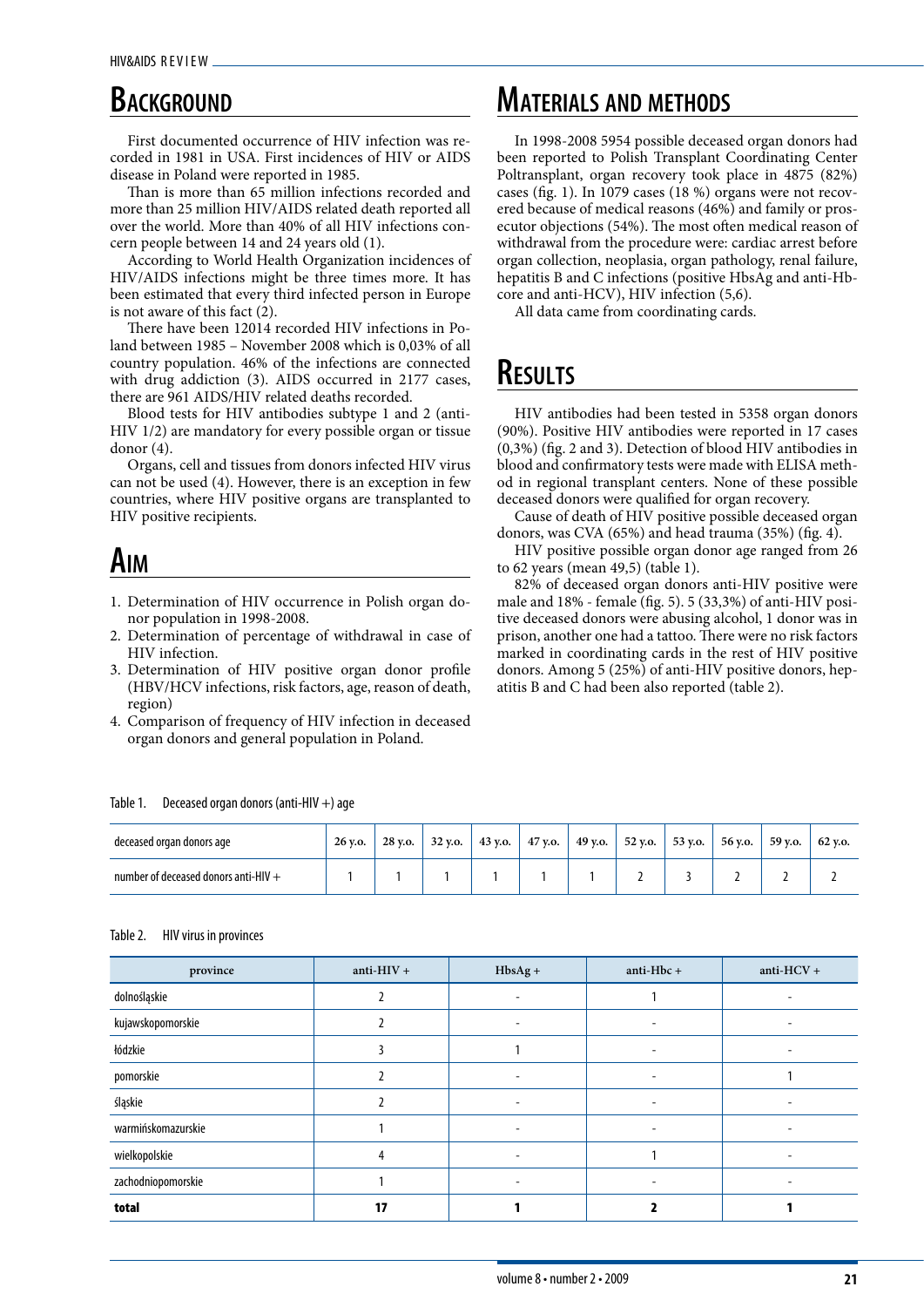Figure 1. Deceased organ donors in Poland in 1998-2008



Figure 2. HIV antibodies in deceased organ donors in Poland in 1998-2008







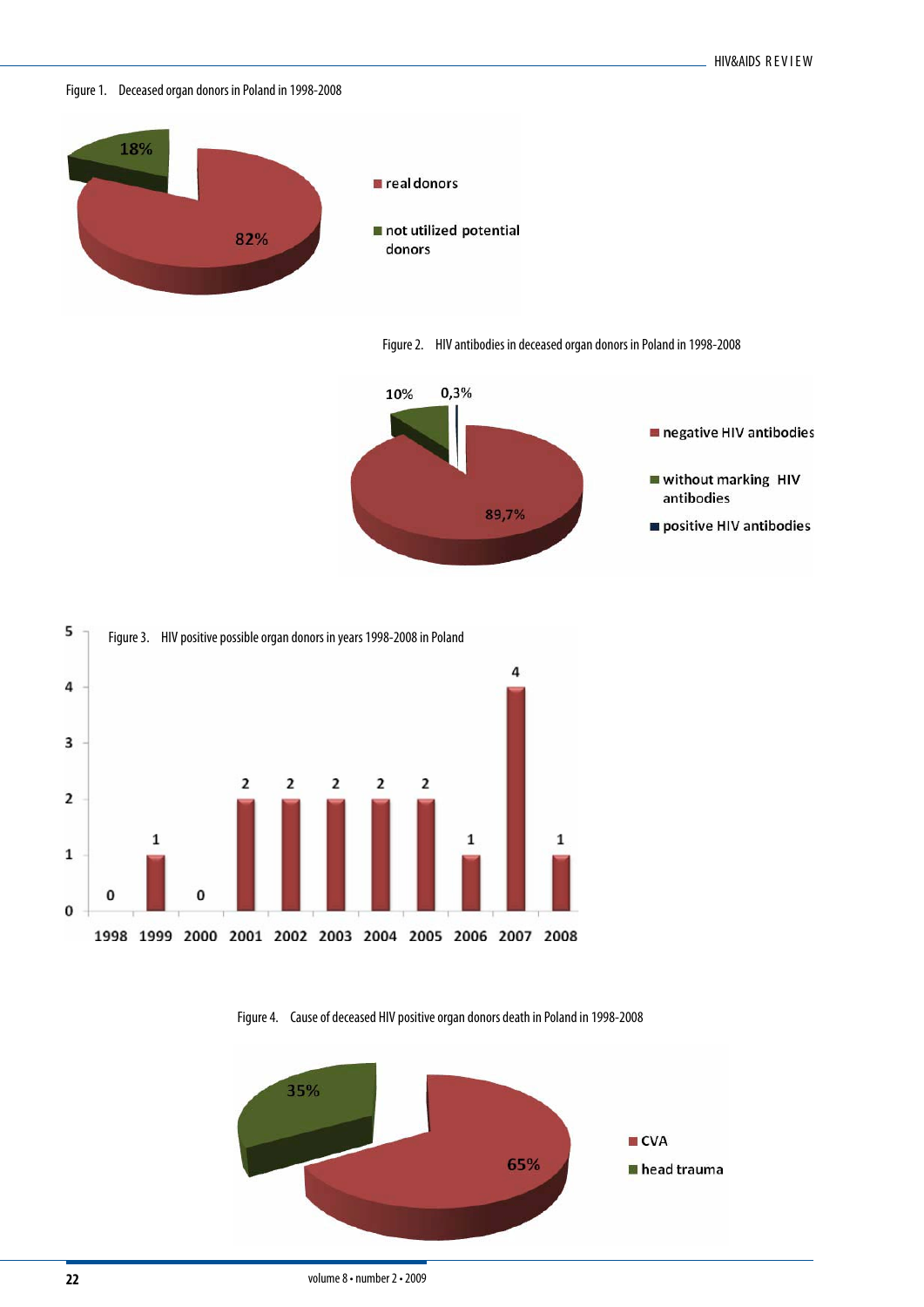#### Figure 5. Gender of deceased organ donors anti-HIV positive



# **Conclusions**

- 1. The occurrence of HIV infection in deceased organ donors in Poland in the years 1998-2008 was 10 times higher than in general Polish population.
- 2. HIV infection in donor is rare but significant reason of withdrawal .
- 3. In general population HIV infections occur mainly in young people, in possible organ donor population infections occurred mostly between older one.

# **Discussion**

The occurrence of HIV infection in deceased organ donors in Poland in the years 1998-2008 was reported in 0,3% cases. It is impossible to compare it to European data because majority of patients with HIV infections are disqualified as possible organ donors and are not reported to transplant centers.

The occurrence of HIV infections in blood donors in Poland through 20 years was reported in 0,005-0,007% cases (7). It is less than in organ donors population. Blood donors, compared to the organ donors, come from the whole population and possible organ donors might come from the higher infection risk groups (drug addict, alcoholic, prisoners).

## **Summary**

Population of deceased organ donors in Poland is not comparable to general population in geographical (different donation index in provinces) and demographical (different layout of sex and age) way. It is important in epidemiological way because it is not chosen particularly and it indirectly gives an overview of HIV/AIDS occurrence and demanded ways of treatment in future.

## **References**

- 1. Report on the global AIDS epidemic, Geneva: UNAIDS, 2006.
- 2. Derkacz M., Mosiewicz J., Myśliński W.: Ocena poziomu wiedzy na temat zakażeń HIV wśród młodzieży wybranych szkół średnich wojewódźtwa lubelskiego, Annales Universitati Mariae Curie-Skłodowska Lublin-Polonia, Vol. LXII, Suppl. XVIII, N. 2, 110, Sectio D, 2007, p:27.
- 3. www.pzh.gov.pl.
- 4. Fischer\_Frohlich C.L., Lauchart W.: Viral screening in organ donation: practical considerations, Organs and Tissues, (2), The Journal of European Transplant Coordinators Organization, Italy 2004, p:121-127.
- 5. Antoszkiewicz K., Czerwiński J., Malanowski P.: Pobieranie i przeszczepianie narządów w Polsce w 2007r., POLTRANS-PLANT-biuletyn informacyjny, 2008, 1(16):11-12.
- 6. Pszenny A., Czerwiński J., Malanowski P. i wsp.: Organ donation and transplantation in Poland in 2007, Annals of Transplantation, 2008, 13(4):17.
- 7. Mikulska M., Sulkowska E., Grabarczyk P. i wsp.: Częstośc zakażeń wirusem HIV w populacji krwiodawców w Polsce w latach 1988-2007, Journal of Transfusion Medicine, rok 2008, tom 1, nr 1.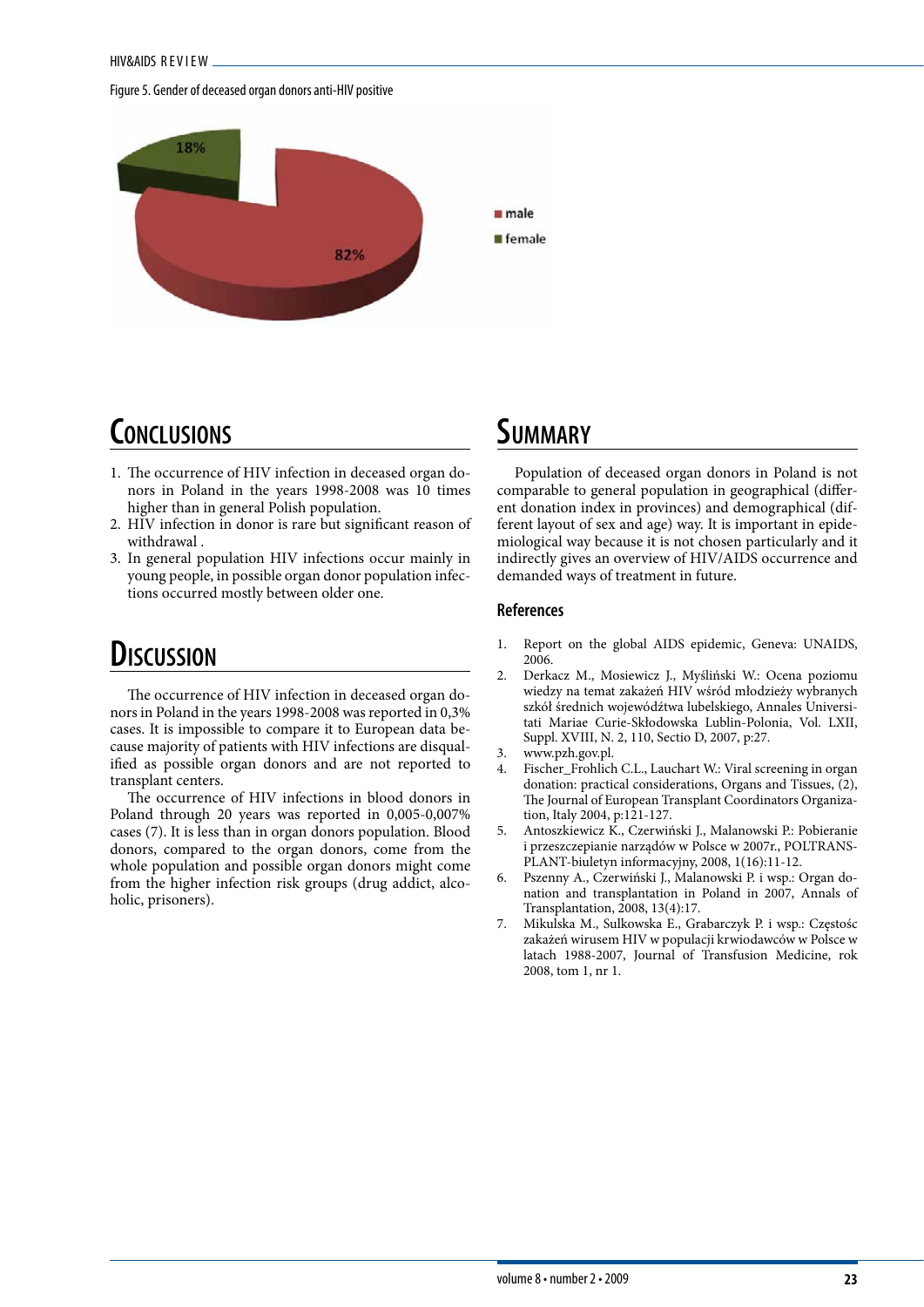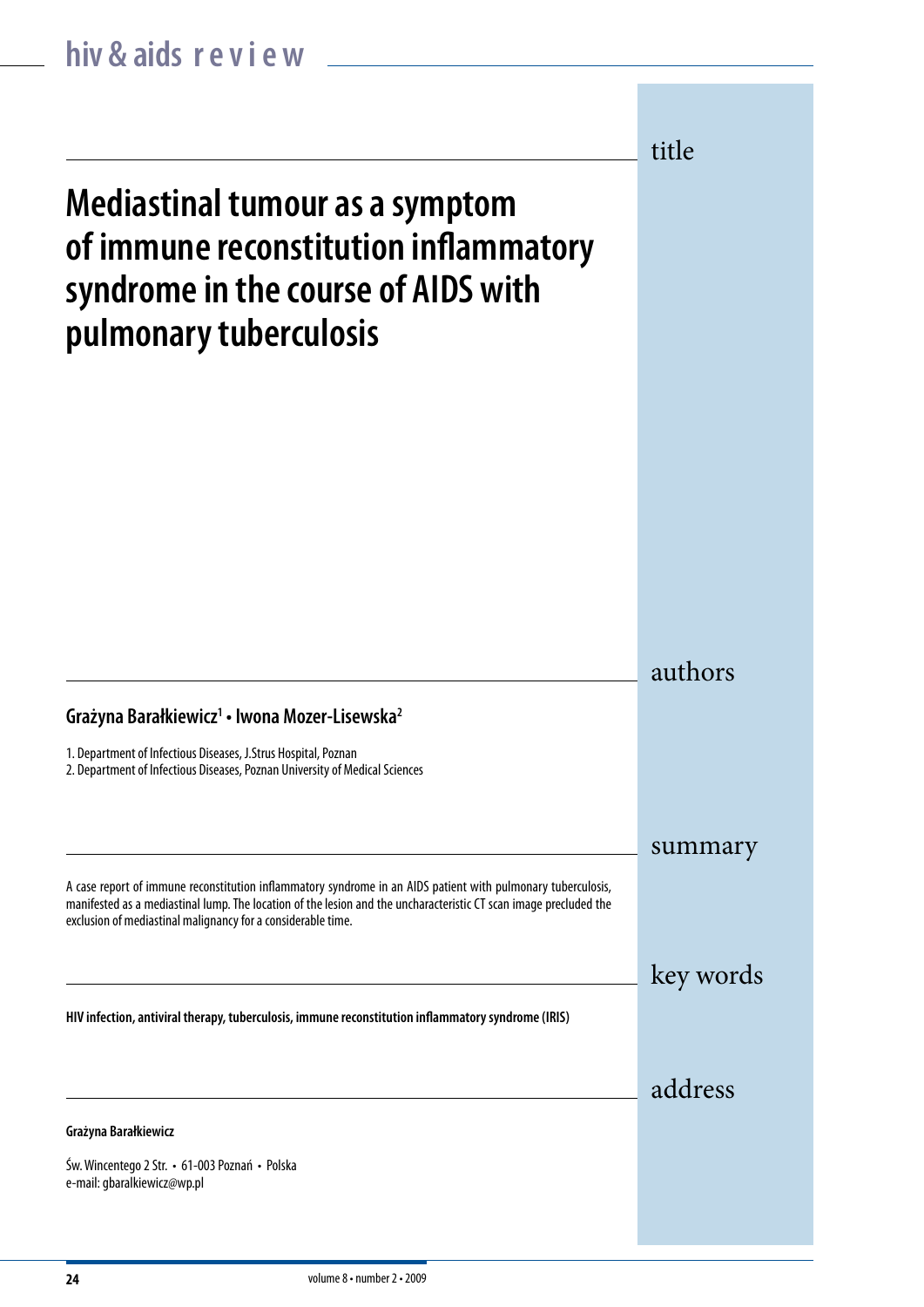# **Introduction**

After the initiation of antiretroviral therapy (ART) in patients with low CD4+ T cell counts, immune reconstitution inflammatory syndrome is observed, in which the improvement of immune response occurs concomitantly with a deterioration in the clinical status. This is accompanied by the development of symptoms of opportunistic infections, not diagnosed previously and/or intensification of manifestations of already diagnosed infections (1,2). In the case of increased symptom severity during the first weeks/ months of ART, it is necessary to perform laborious differential diagnostics that would enable effective treatment.

# **Case report**

Patient, aged 24, was admitted to the hospital in March 2008 due to fever and enlarged lymph nodes. On histopathological examination of the lymph nodes, extensive coagulative necrosis was diagnosed, with macrophage accumulation and generation of poorly separated nodules with single giant cells. In view of a positive anti-HIV test result, the patient was transferred to the on-site clinic, where HIV infection was confirmed with the use of Western blot.

On physical examination, fever was found, as well as generalised lymph node enlargement, disseminated lesions symptomatic for molluscum contagiosum on the facial and trunk skin, and oral and oropharyngeal candidiasis. In view of behavioural disturbances, the patient underwent psychological consultation, which revealed a complex of adaptation symptoms. Tuberculostatics were ordered, along with antifungal and symptomatic drugs, achieving body temperature normalisation. In laboratory tests, transient increase in the activity of liver enzymes was found, not necessitating the drug dose modification. The CD4+ T cell count was 135/mm<sup>3</sup>. Three weeks later, ART was initiated (Trizivir), after three days of which an elevation of body temperature was seen again, in the presence of negative blood culture and patient's good general state. In order to exclude adverse drug reaction (Abacavir), the ART regimen was modified (Truvada+Stocrin), after which no febrile states were observed in the patient. Chest CT scan performed at that time did no reveal any abnormalities (Figure 1).

In June 2008, one month after patients discharge from the hospital, a significant enlargement of right supraclavical lymph nodes and right axillary lymph nodes, accompanied by subfebrile states were found. In blood laboratory tests, elevated inflammation markers, such as high ESR, and low level of iron were seen. Chest CT scan revealed a large mass in posterior mediastinum (no changes on CT two months earlier). The above lesion did not affect the passage of food, despite the pressure it exerted on the oesophagus (Figure 2). No atypical cells were found on bronchoscopy. In immunophenotyping of peripheral blood lymphocytes, features of haematopoietic system malignancy were excluded. In histopathological examination of the lymph node specimen taken from axillary fossa, tuberculosis-like changes were found, without neoplastic changes. It was decided to continue the ART and anti-TB treatment.



Figure 1. Mediastinal lymph nodes – April 2008

volume 8 • number 2 • 2009 **25** Fig. 1. Mediastinal lymph nodes – April 2008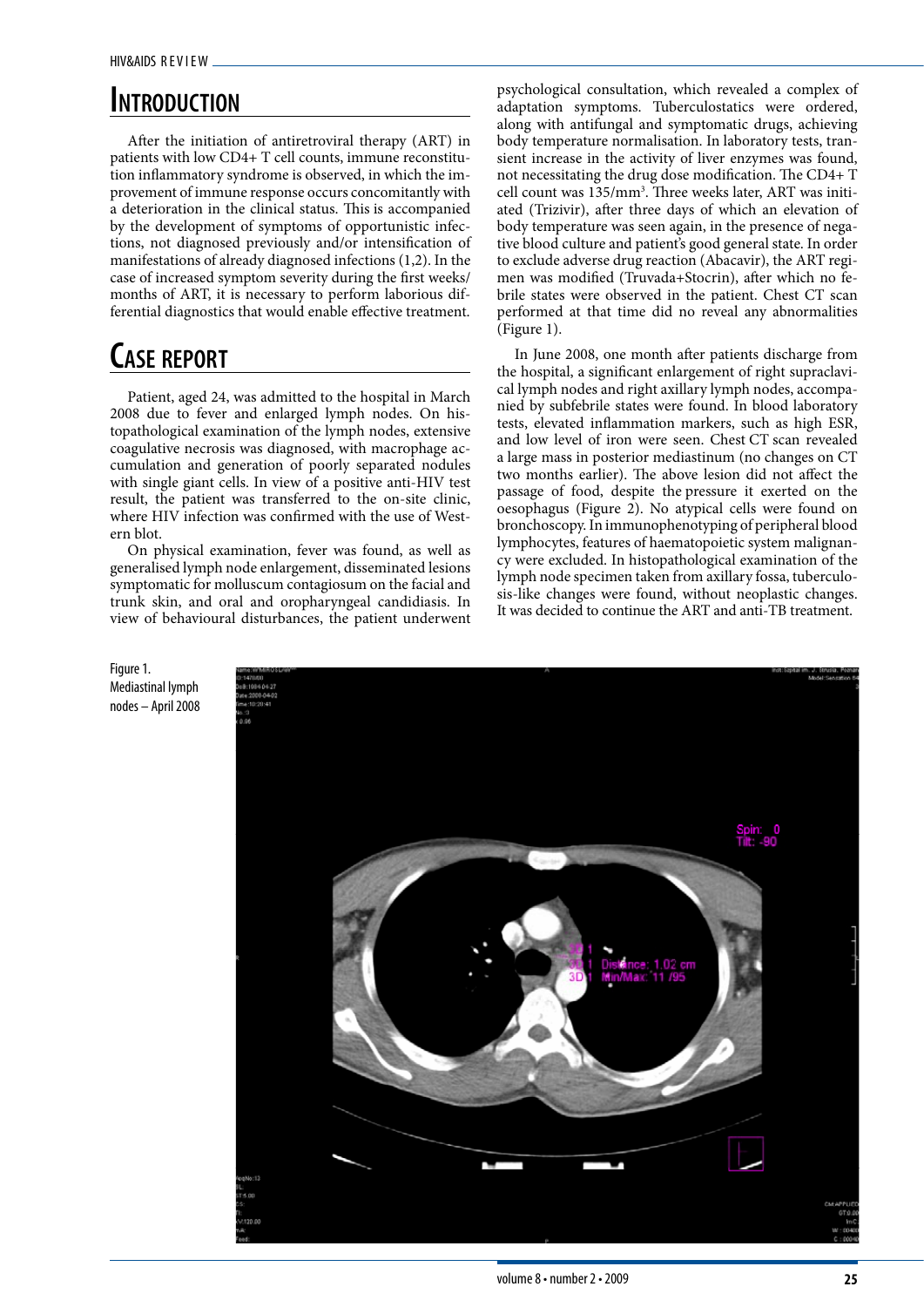#### Figure 2. Mediastinal tumor – June 2008



In September 2008, body weight gain was observed (+ 10 kg), with no abnormalities in the physical examina-(+ 10 kg), whil no abnormances in the physical examination and patient history. A chest CT scan performed again, revealed persisting lesion in the mediastinum, of the size similar to that seen in June 2008. Peripheral blood lymphocyte phenotype remained free of neoplastic proliferation features.

In December 2008, enlarged lymph nodes and liver were found on physical examination revealed. Elevated ALT activity was found in laboratory tests. In response to ART, the CD4+ T cell count increased to 420/mm3 . Abdominal CT scan revealed infiltration in spleen, undetectable in ultrasound examination, while the mediastinal lesion was described as a cluster of lymph nodes. Based on peripheral blood leukocyte phenotyping, no markers of lymphatic system malignancy were found. Immunoelectrophoresis revealed elevated IgA as well as lambda light chain levels. Haematological consultation still did not provide basis for diagnosing haematopoietic malignancy.

In March 2009, another chest CT scan showed a decrease in the previously observed mediastinal lesion which was described as a sequela after a past lymph node inflammation (Figure 3). In a check-up immunoelectrophoresis of serum proteins, a tendency to immunoglobulin normalisation occurred. At that time, the patient has completed the anti-TB treatment, and currently continues the ART. The CD4+ T cell count in March 2009 was 661/mm<sup>3</sup>. The chest CT scan findings are presented in Table 1.

## **Discussion**

Immune reconstitution inflammatory syndrome is observed often in patients with HIV infections and tuberculosis (3). Its diagnosis is associated with the necessity to exclude additional conditions, e.g. previously undiagnosed concomitant infections. The most common clinical symptoms include fever, abdominal pain and cough. Another clinical manifestation may be lymph node enlargement with necrosis. These changes usually involve abdominal, axillary and mediastinal lymph node clusters (36%). Sometimes, fine nodules tending to effuse are formed (4). Rare forms of IRIS have also been described, for example with accompanying pericardial effusion (5). In the case presented here, none of the above clinical symptoms were observed, except for a transient asymmetric subclavical lymph node enlargement. No characteristic lesions in lungs were observed either – it was only after 6 months that the described mediastinal lesion acquired lymph node features.

The factors predictive of IRIS development include low CD4+ T cell count, anaemia, a number of opportunistic infections and young age (2,6). Although the patient described in this report did not meet all the IRIS criteria, the low CD4+ T cell subpopulation count, patients young age, as well as the presence of inflammatory lesions in the lymph nodes mentioned earlier, enabled the diagnosis of this syndrome. It was not possible to measure serum Interleukin 6 (IL-6), believed to be an IRIS marker in patients with HIV infection and coexisting tuberculosis (7). The diagnostic difficulties stemmed from the location of observed lesions in the mediastinum, which precluded the collection of material for patomorphological examination. Thus, it was not possible to obtain data allowing to exclude, for certain, lymphatic system malignancies which belong to the diseases indicative of AIDS.

## **References**

- 1. Ratman I, Chiu C, Kandala NB, Easterbrook PJ: Incidence and risk factors for immune reconstitution inflammatory syndrome in an ethnically diverse HIV type 1-infected cohort. Clin Infect Dis., 2006 Feb1;42(3):418-27.
- Breen RA, Smith CJ, Bettinson H, Dart S, Bannister B, Johnsos MA, Lipman MC: Paradoxical reactions during tuberculosis treatment in patients with and without HIV co-infection. Thorax 2004,8:704-7.
- 3. Michailidis C, Pozniak AL, Mandalia S, Basnayake S, Nelson MR, Gazzard BG: Clinical characteristics of IRIS syndrome in patients with HIV and tuberculosis. Antivir Ther, 2005;  $10(3):417-22.$
- 4. Rajeswaran G, Becker JL, Michailidis C, Pozniak AL., Padle SP: The radiology of IRIS (immune reconstitution inflammatory syndrome) in patients with mycobacterial tuberculosis and HIV co-infection: Appearances in 11 patients. Clin Radiol, 2006; Oct; 61(10):833-43.
- 5. Rapose A, Sarmat B, Sarria JC: Immune reconstitution inflammatory syndrome presenting as pericarditis and pericardial effusion. Cardiology, 2008;110(2):142-4.
- Robertson J, Meier J, Ying J, Fichtenbaum CJ: Immune reconstitution syndrome In HIV: validating a case definition and identifying clinical predictors in persons initiating antiviral therapy. Clin Infect Dis., 2007 Jan, 42(11):1639-46.
- 7. Morlese JF, Orkin CM, Abbas R *et al.*: Plasma IL-6 as a marker of mycobacterial immune restoration disease in HIV infection. AIDS 2003,17,1411-1413.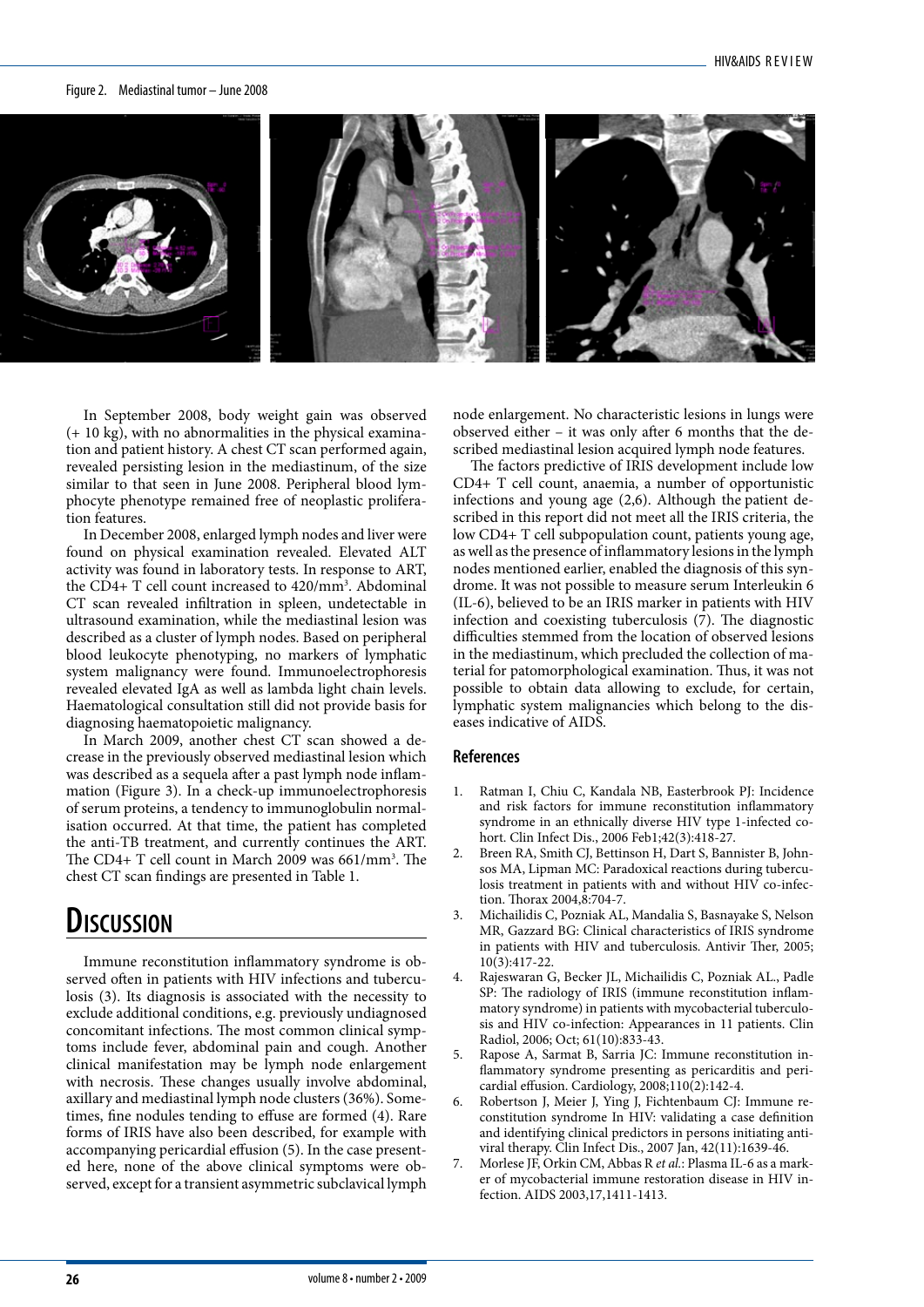## Table 1. Results of chest CT scan and CD4+T cell count during the observation

| Date            | Chest CT scan findings                                                                                                                                                                                                                                                                                                                                                                                                                                                                                                                                                                                                                                                                                                                                                                                                                                                                                                                                                                                                                                                                                                                                                                                                                                                                                       | CD4 |
|-----------------|--------------------------------------------------------------------------------------------------------------------------------------------------------------------------------------------------------------------------------------------------------------------------------------------------------------------------------------------------------------------------------------------------------------------------------------------------------------------------------------------------------------------------------------------------------------------------------------------------------------------------------------------------------------------------------------------------------------------------------------------------------------------------------------------------------------------------------------------------------------------------------------------------------------------------------------------------------------------------------------------------------------------------------------------------------------------------------------------------------------------------------------------------------------------------------------------------------------------------------------------------------------------------------------------------------------|-----|
| Apr 2008        | Single, fine lymph nodes in the aortopulmonary window; diameter 8-10 mm, regular shape, oval. No enlargement of anterior or posterior medias-<br>tinal lymph nodes, nor axillary, infraclavicular or hilar lymph nodes.                                                                                                                                                                                                                                                                                                                                                                                                                                                                                                                                                                                                                                                                                                                                                                                                                                                                                                                                                                                                                                                                                      | 135 |
| <b>Jun 2008</b> | Presence of a mass located in the posterior mediastinum, starting slightly below the level of tracheal forking into main bronchi and descending<br>along the anterior spinal surface, surrounding the oesophagus and aorta from the medial and anterior surface, as well as involving the initial parts<br>of main bronchi branches. Downwards, the lesion ends above the level of left atrium, not pressuring or reshaping it. Lesion dimensions: $43\times25\times$<br>-56-60 mm. No presence of enlarged lymph nodes in the mediastinum. Numerous axillary lymph nodes on both sides, not clustering, with diameters<br>of 10-12 mm. Visible lymph node described in the referral, located below the right clavicle, max. diameter: 18-20 mm. Visible single small lymph<br>nodes of diameter below 1 cm, located in the upper anterior mediastinum. Hilar lymph nodes not enlarged.                                                                                                                                                                                                                                                                                                                                                                                                                      |     |
| Sep 2008        | Examination does not reveal enlarged upper mediastinal or hilar lymph nodes. Presence of an area below carina, density of ca. 36 jH, polycyclic<br>outline – the picture may reflect enlarged lymph nodes located below the tracheal bifurcation. Lesion dimensions: 45×27× ca. 50 mm.                                                                                                                                                                                                                                                                                                                                                                                                                                                                                                                                                                                                                                                                                                                                                                                                                                                                                                                                                                                                                       | 420 |
| Dec 2008        | Visible lymph node cluster below the tracheal bifurcation with dimensions of $43\times26$ mm. Normal vascular structure of both hili.                                                                                                                                                                                                                                                                                                                                                                                                                                                                                                                                                                                                                                                                                                                                                                                                                                                                                                                                                                                                                                                                                                                                                                        |     |
| Mar 2009        | Small nodes located in the upper mediastinum at the level of arterial departing from the aortic arch, as well as a single, larger node of irregular<br>outline and max. diameter of 17 mm. In the left paraartic region: no enlarged lymph nodes but visible heterogeneous connective tissue hypertophy.<br>Fine pretracheal lymph nodes, diameter: 5-7 mm, of no clinical significance. Below the carina, presence of a soft-tissue region of 17-20 mm, well<br>separated. The picture may reflect cicatrical lesions in the location of the nodular mass preciously described. No typical for the CT picture of lymph<br>nodes polycyclic, round structures. The examination does not reveal enlarged hilar lymph nodes. Present only very fine axillary lymph nodes on both<br>sides; diameter of a few millimetres - of no clinical significance.<br>Conclusions: Marked remission of lesions noticeable, as compared to the previous examination. No active process within lymph nodes found. Doubts<br>are raised only by a single area, located in the upper anterior mediastinum, behind the sternum and anterior to the vessels originating from the<br>aortic arch, which may be a single enlarged lymph node or, alternatively, a connective tissue mass in the course of post-treatment changes. | 661 |

Figure 3. Remains in mediastinum – March 2009

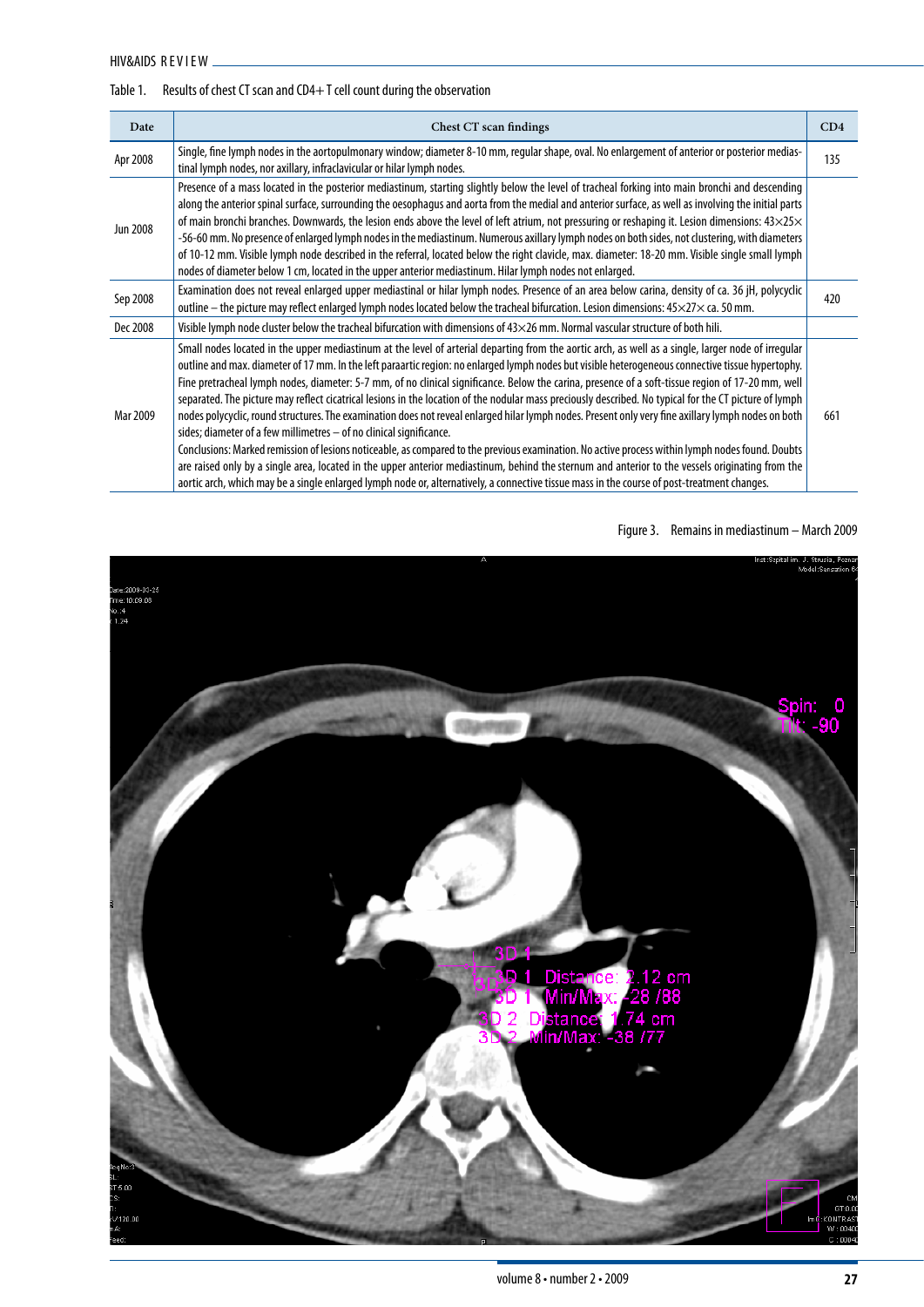# **hiv & aids r e v i e w**

**Instructions** for Authors HIV&AIDS Review

*HIV & AIDS Review* is the official journal of the Polish AIDS Research Society (PTN AIDS). It is published quarterly. *HIV&AIDS Review* publishes several types of paper: original papers, preliminary comunications, epidemiology – population studies, psychological and sociomedical aspects of HIV/AIDS, educational aspects, patient-physician relationship, conference or workshop summaries, product investigations – scinetific evaluations on medical and pharmaceutical products, case reports, letters to the Editor, reviews and special reports. A limited number of articles either by invitation or following your suggestions will be of a more "tutorial" format written by experts for scientists seeking introduction into or clarification on some important issues in our research areas.

**Review process.** Received manuscripts are first examined by the *HIV&AIDS Review* editors. Manuscripts with insufficient priority for publication are rejected promptly. Incomplete packages or manuscripts not prepared in the advised style will be sent back to authors without scientific review. The registered manuscripts are sent to independent experts for scientific evaluation. We encourage authors to suggest the names of possible reviewers, but we reserve the right of final selection.

**Copyright transfer.** Upon acceptance, authors transfer copyright to the *HIV &AIDS Review*. Once an article is accepted for publication in *HIV & AIDS Review*, the information therein is embargoed from reporting by the media until the mail date of the issue in which the article appears.

## **Preparation of Manuscript**

Guidelines for submission in *HIV&AIDS Review* are in accordance with: Uniform Requirements for Manuscripts Submitted to Biomedical Journals (N Eng J Med, 1997; 336: 309-15).

Include 1 complete of the manuscript (with full page photocopies of any figures), text should be one and half spaced with 12-point typeface. Margins: 2.5 cm (1 inch) at top, bottom, right, and left. Number on all pages consecutively, starting with the Title Page. Manuscripts should not exceed 15 pages, including references, tables and illustrations.

The Editorial Board reserves the privilege to adjust the format of the article.

The manuscript should include:

**Title page** with the following information:

- full names of all authors
- name of the department and institution in which the work was done
- affiliations of the authors
- manuscript full title
- full name, address, telephone and/or fax number of the author responsible for manuscript preparation

**email address** to speed up contacts with authors

• source(s) of support in the form of grants (quote the number of the grant) equipment, drugs etc.

**Summary page.** Summary in structured form not exceeding 200 words should consist of four paragraphs labeled: Background, Material and Methods, Results, Conclusion. Each summary section should begin in a new line and briefly describe, respectively, the purpose of the study, how the investigation was performed, the most important results and the principal conclusion that authors draw from the results.

**Key words** (3 to 6) or short phrases should be written at the bottom of the page including summary. The use of the items included in Index Medicus (Medical Subject Headings) is advised.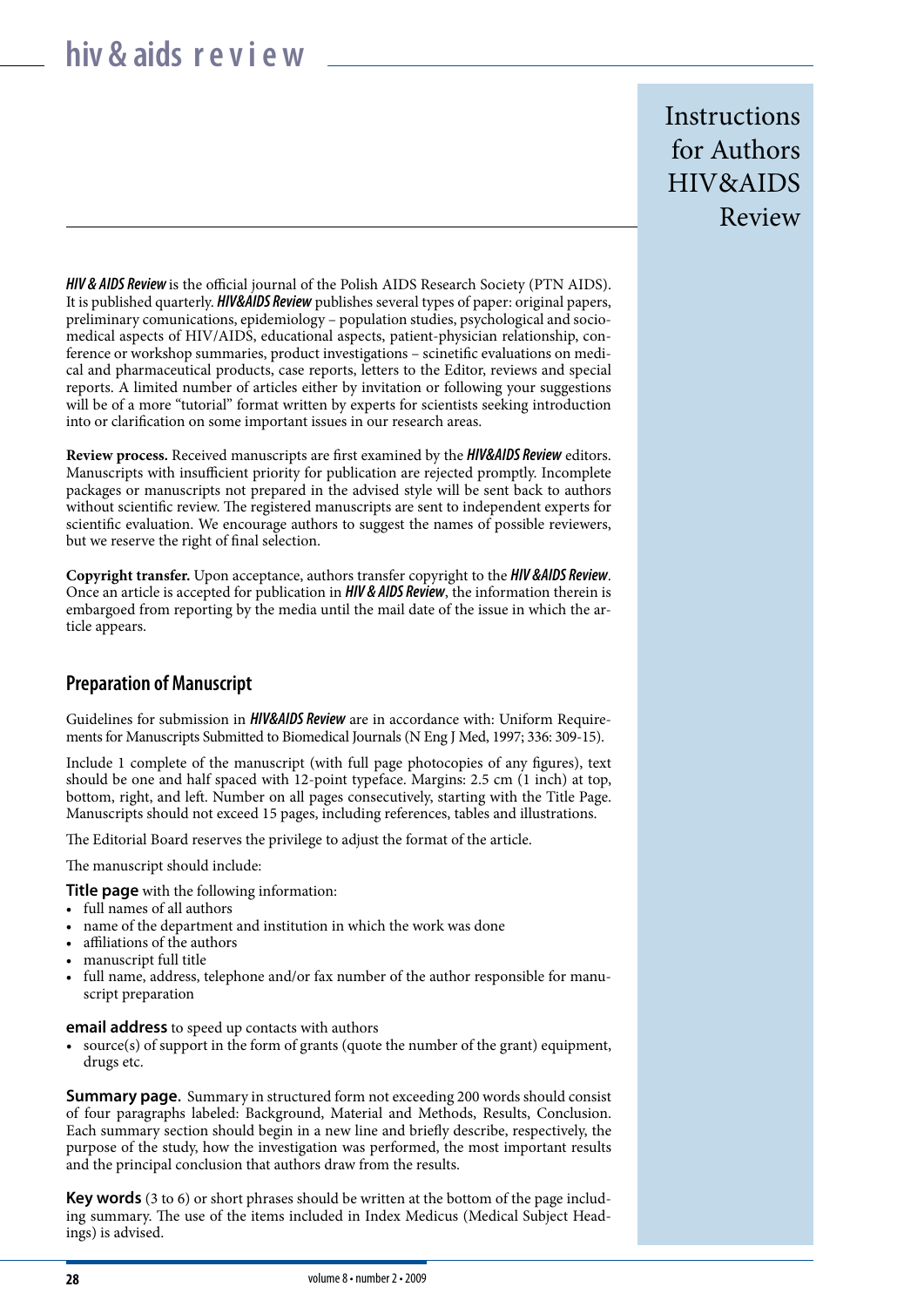**Text.** The text of the article should be divided to seven paragraphs labeled: Background, Material and Methods, Results, Discussion, Conclusions, Acknowledgements, References.

**Background** should contain a scientific rationale and the aim of the study or (in case of a review) purpose of the article.

**Material and methods** should describe clearly the selection of observational or experimental subjects (patients or laboratory animals) including controls, such as age, gender, inclusion and exclusion criteria (the circumstances for rejection from the study should be clearly defined), randomization and masking (blinding) method.

The protocol of data acquisition, procedures, investigated parameters, methods of measurements and apparatus should be described in sufficient detail to allow other scientists to reproduce the results. Name and references to the established methods should be given. References and brief description should be provided for methods that have been published but are not well known, whereas new or substantially modified methods should be described in detail. The reasons for using them should be provided along with the evaluation of their limitations. The drugs and other chemicals should be precisely identified including generic name, dose and route of administration.

The statistical methods should be described in detail to enable verification of the reported results.

Provide information on patients informed consent. Studies on patients and volunteers require informed consent documented in the text of the manuscript. Where there is any unavoidable risk of breach of privacy – e.g. in a clinical photograph or in case details – the patients written consent to publication must be obtained and copied to the journal. Information on approval of a Local Ethical Committee should also be provided.

**Results** should concisely and reasonably summarize the findings. Restrict tables and figures to the number needed to explain the argument of the paper and assess its support. Do not duplicate data in graphs and tables. Give numbers of observation and report exclusions or losses to observation such as dropouts from a clinical trial. Report treatment complications. The results should be presented in a logical sequence in the text, tables and illustrations. Do not repeat in the text all the data from the tables or graphs. Emphasize only important observations.

**Discussion** should deal only with new and/or important aspects of the study. Do not repeat in detail data or other material from the Background or the Results section. Include in the Discussion the implications of the findings and their limitations, including implications for future research. The discussion should confront the results of other investigations especially those quoted in the text.

**Conclusions** should be linked with the goals of the study. State new hypotheses when warranted. Include recommendations when appropriate. Unqualified statements and conclusions not completely supported by the obtained data should be avoided.

**Acknowledgements.** List all contributors who do not meet the criteria for authorship, such as technical assistants, writing assistants or head of department who provided only general support. Financial and other material support should be disclosed and acknowledged.

**References** must be numbered consecutively as they are cited. References selected for publication should be chosen for their importance, accessibility, and for the "further reading opportunities they provide. References first cited in tables or figure legends must be numbered so that they will be in sequence with references cited in the text. The style of references is that of Index Medicus. List all authors when there are six or fewer; when there are seven or more, list the first three, then "et al.". The following is a sample reference:

## *Standard journal article*

Lahita R, Kluger J, Drayer DE, Koffler D, Reidenberg MM. Antibodies to nuclear antigens in patients treated with procainamide or acetylprocainamide. N Engl J Med 1979;301:1382-5.

## *Article with published erratum*

Koffler D, Reidenberg MM. Antibodies to nuclear antigens in patients treated with procainamide or acetylprocainamide [published erratum appears in N Engl J Med 1979;302:322-5]. N Engl J Med 1979; 301: 1382-5.

## *Article in electronic form*

Drayer DE, Koffler D. Factors in the emergence of infectious diseases. Emerg Infect Dis [serial online] 1995 Jan-Mar [cited 1996 Jun 5];1(1):[24 screens]. Available from: URL:http://www.cdc.gov/ncidod/EID/eid.htm

## *Article, no author given*

Cancer in South Africa [editorial]. S Afr Med J 1994;84:15.

## *Book, personal author(s)*

Ringsven MK, Bond D. Gerontology and leadership skills for nurses. 2nd ed. Albany (NY): Delmar Publishers; 1996. *Book, editor(s) as author*

Norman IJ, Redfern SJ, editors. Mental health care for elderly people. New York: Churchill Livingstone; 1996.

## *Book, Organization as author and publisher:*

Institute of Medicine (US). Looking at the future of the Medicaid program. Washington: The Institute; 1992.

## *Chapter in a book*

Phillips SJ, Whisnant JP. Hypertension and stroke. In: Laragh JH, Brenner BM, editors. Hypertension: pathophysiology, diagnosis, and management. 2nd ed. New York: Raven Press; 1995. p. 465-78.